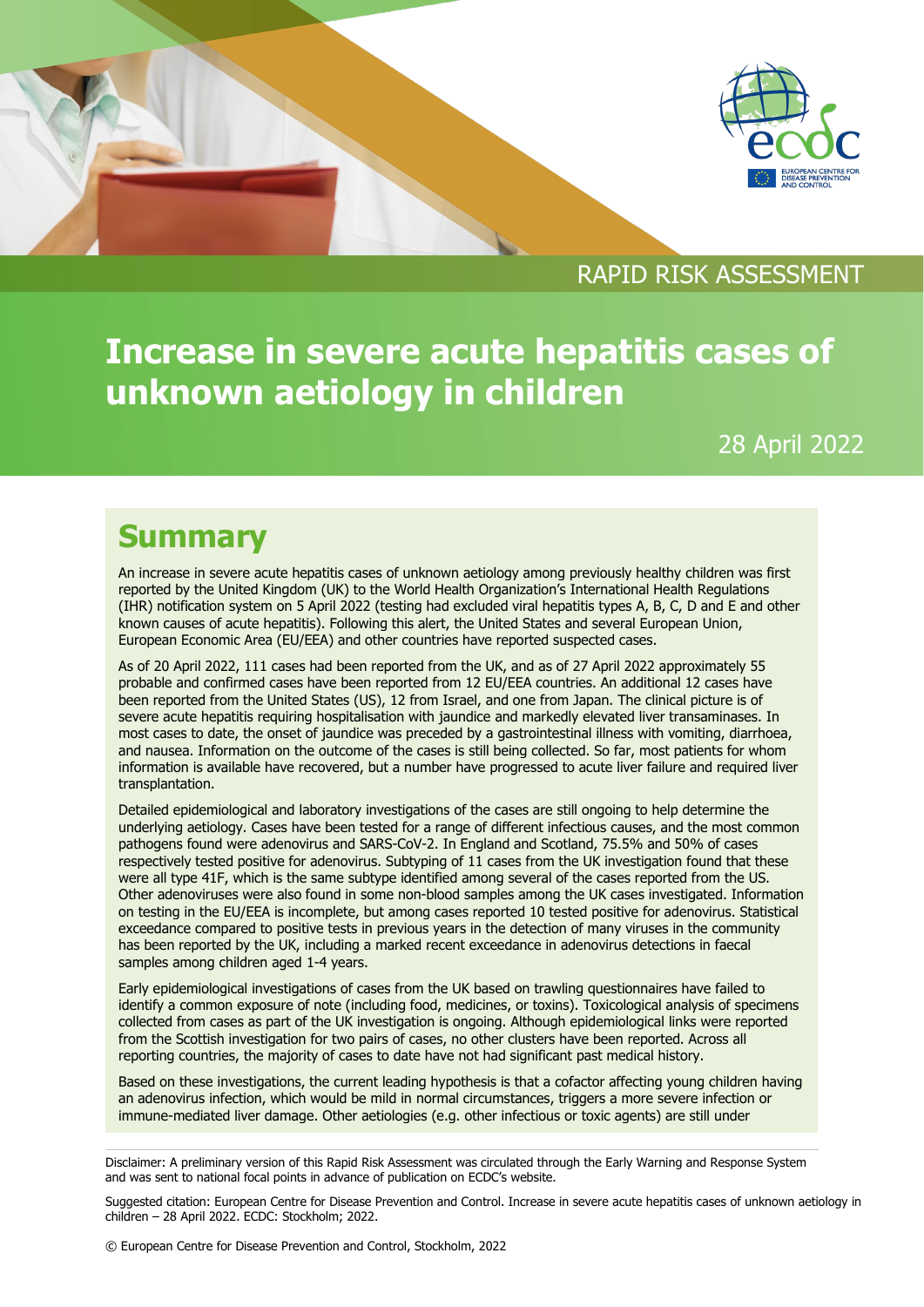investigation and have not been excluded but are considered less plausible. The disease pathogenesis and routes of transmission are also still unknown. The disease is quite rare and evidence around human-to-human transmission remains unclear; cases in the EU/EEA are sporadic with an unclear trend. As a result, the risk for the European paediatric population cannot be accurately assessed. However, considering the reported cases with acute liver failure, with some cases requiring liver transplantation, the potential impact for the affected paediatric population is considered high. Access to highly specialised paediatric intensive care and transplantation services may further impact outcomes. Considering the unknown aetiology, the affected paediatric population, and the potential severe outcome, this currently constitutes a public health event of concern.

It is essential to establish surveillance at the national level for EU/EEA countries as soon as possible to collect detailed epidemiological, clinical, virological, and other information, including toxicological analyses, on cases. Additional information for hypothesis testing should be collected in the context of analytical studies looking at other factors and potential co-factors such as recent infections, personal and environmental determinants. Specific studies should be designed to identify risk factors for infection and for severe illness, to investigate routes of potential transmission, to describe the full clinical spectrum, and to ascertain whether the same aetiological agent causes different clinical presentations depending on age and other conditions. ECDC will provide guidance and coordination to EU/EEA countries planning to set up such studies.

Further investigations include an assessment of the underlying level of acute viral infections circulating in the community, in particular adenoviruses, by age, and whether this is above what would normally be expected.

Public health authorities should communicate with paediatricians, general practitioners and other medical specialists to inform about the need for active case finding and reporting of new cases.

Testing appropriate samples from symptomatic children for adenoviruses as well as for other viruses that can cause hepatitis should be performed early after symptom onset. ECDC recommends an extensive set of tests to help identify the causative agent or co-factors.

Cases fulfilling the case definition should be reported to The European Surveillance System (TESSy) as soon as possible. Case records can be updated as more test results become available.

As the aetiology remains unknown, effective control measures cannot be defined at this stage. Faecal-oral exposure to viruses such as adenoviruses is more likely for young children. We therefore recommend reinforcing general good hygienic practices (including careful hand hygiene, cleaning and disinfection of surfaces) in settings attended by young children.

## **Event background**

On 5 April 2022, the United Kingdom (UK) reported to the World Health Organization's IHR notification system an increase in acute hepatitis cases of unknown aetiology among previously healthy children aged under 10 years from Scotland in whom viral hepatitis types A, B, C, D and E had been excluded [1]. By April 8, 72 similar cases had been identified across the UK [2], most of which were between two and five years of age [1]. As of 20 April 2022, a total of 111 cases had been reported from the UK [1].

The cases recorded in the UK occurred in previously healthy children and presented with clinical symptoms and signs of severe acute hepatitis, including jaundice and increased aspartate transaminase (AST) or alanine transaminase (ALT) greater than 500 IU/L [3]. Some of the cases reported gastrointestinal symptoms such as abdominal pain, diarrhoea and vomiting in the preceding weeks. Few cases presented with fever. Most children were hospitalised and several progressed to acute liver failure (ALF) requiring admission to specialist paediatric liver units and in a few cases liver transplantation.

Early epidemiological investigations from the UK based on a detailed questionnaire used to collect data about food and drink intake and personal habits of cases failed to identify a common exposure of note among cases. No link to COVID-19 vaccination was identified, and most cases were too young to have been included in the current UK COVID-19 vaccination schedules.

Based on these early clinical and epidemiological findings, the incident team in the UK hypothesised that an infective agent was the most likely cause of acute hepatitis in these children, but toxicological causes still needed to be ruled out.

On April 8, ECDC requested EU/EEA countries intensify case finding and report any confirmed and possible cases as defined by the UK case definition. [4]. Consequently, cases have been identified in 12 European countries. As of 27 April 2022, approximately 55 cases have been reported from across the EU/EEA (in Austria, Belgium, Denmark, France, Germany, Italy, Ireland, Norway, Poland, Romania, Spain, and the Netherlands).

Outside Europe, nine cases of acute hepatitis among children aged one to six years have been reported in the state of Alabama in the US. Two of these cases required liver transplants [5,6]. Several of these cases tested positive for adenovirus serotype 41 [5]. On 25 April 2022, three additional suspected cases of acute hepatitis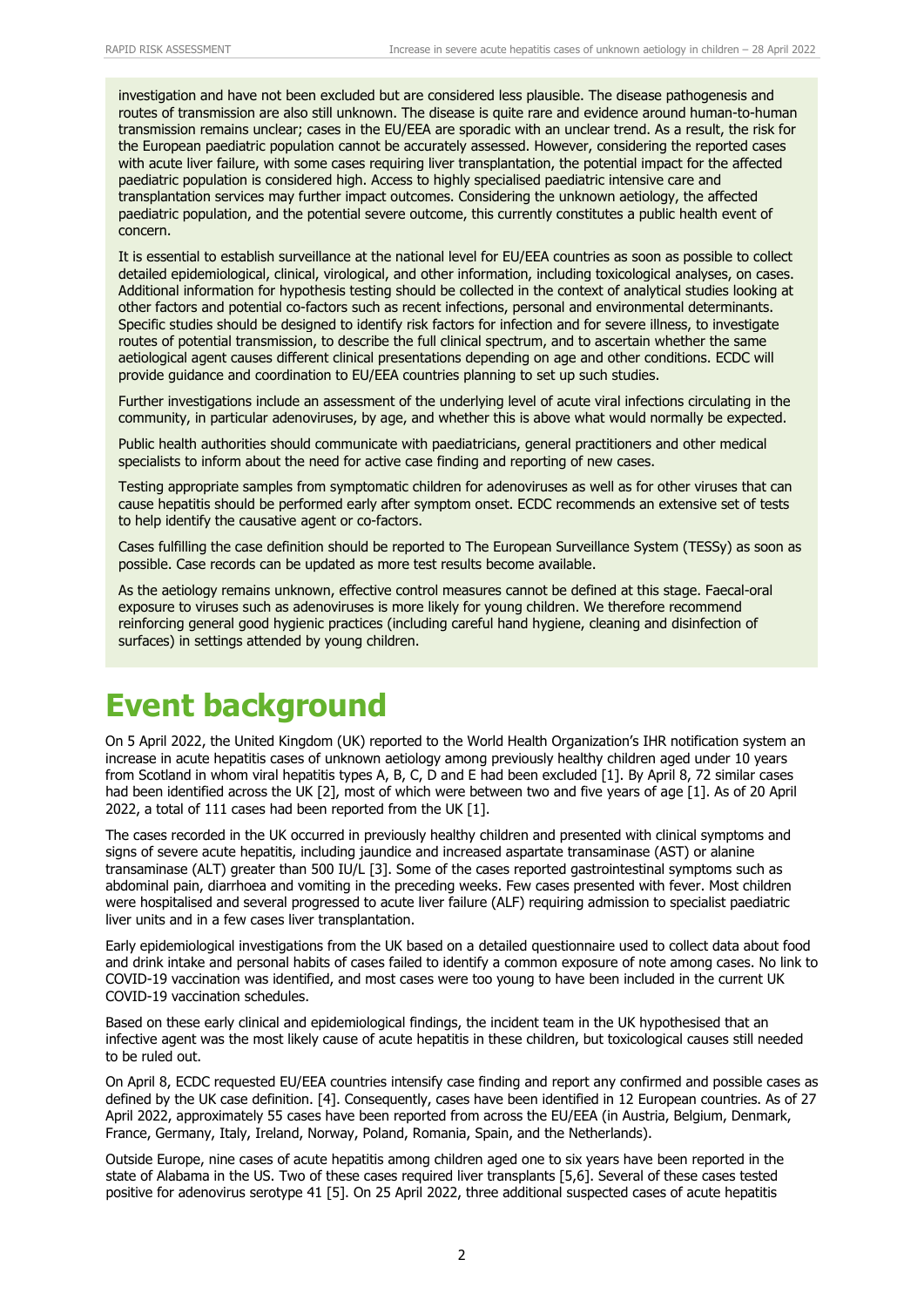among children aged under 10 years and with a potential link to adenovirus infection were reported by the public health authorities in Illinois [7]. The US Centers for Disease Control and Prevention (CDC) are conducting further investigations, but results are still pending. Furthermore, on 19 April 2022, the Israeli Ministry of Health reported 12 cases of acute hepatitis among young children [8]. Limited information is currently available, and these cases are under investigation. On 25 April 2022, one case was reported from Japan. This case is under 16 years of age, is hospitalised, but has not yet required a liver transplant. In addition, the case tested negative for SARS-CoV-2 and adenovirus [9].

# **Epidemiological investigations to date**

### **Clinical**

Many cases had gastrointestinal symptoms in the weeks preceding the onset of jaundice, and of the 81 cases investigated in England<sup>[1](#page-2-0)</sup> the most common symptoms reported included jaundice (74%), vomiting (73%), pale stools (58%), diarrhoea (49%), and nausea (39.5%). Other symptoms reported from the cases in England included lethargy (55.6%) and fever (29.6%). Respiratory symptoms have only been reported for one fifth (19.8%) of all cases. These clinical findings are consistent with those described among cases reported by Scotland, although none of the Scottish cases were reported to have had fever [3].

Although all cases had high transaminase levels in line with the case definition, most of the children reported from Scotland had transaminases over 2000 IU/L [3].

To date, seven of the 81 cases in England and one of the 13 reported cases in Scotland required a liver transplantation. This proportion is consistent with that among cases identified in EU/EEA countries (see Table 1).

Histopathological examinations from cases across the EU/EEA are ongoing, but results are not yet available.

## **Microbiological**

Most testing information available from cases reported to date is from England, although not all cases have been tested for the same set of pathogens [10]. Overall, 40 of 53 that were tested for adenovirus were positive (75%). Quantitative PCR showed that adenovirus DNA levels were approximately 12 times higher among cases who received a liver transplant compared to those who did not. However, the timing of sampling since symptom onset was variable and limited inferences can be made on this finding. Typing data are available for the 11 cases with adenovirus detected in blood, and all were type 41F. Other adenoviruses were detected from non-blood samples from some cases. Whole genome sequencing is under way. Adenovirus was detected more commonly in blood/serum samples than in stool or respiratory samples.

SARS-CoV-2 testing data on hospital admission were available from 61 cases, of which 10 (16%) were positive. Of these, seven had also tested positive in the six weeks prior to admission and three cases were coinfected with both adenovirus and SARS-CoV-2. The UKSHA reports that this level of positivity over almost 4 months is not unexpected given the community infection rate and prevalence across the period of investigation, thus not allowing to draw any firm conclusion.

In Scotland, five of the 13 cases had a recent positive test for SARS-CoV-2, of which two were reported to have had COVID-19 infection in the preceding three months, two within 11 days of admission, and one point-of-care test was positive upon admission. Additionally, five of the 13 cases tested positive for adenovirus in faecal, respiratory and/or blood samples. Other pathogens were detected in small numbers in England and Scotland [3] [4].

A data linkage analysis conducted in England, showed that since the end of 2021 there was an increase in the number of children younger than 10 years of age that experienced concurrent or temporally close infections with both adenovirus and SARS-CoV-2. However, similar findings have been seen for other childhood infections in the same period [4].

## **Epidemiological**

Cases identified in England were mostly between three and five years of age (65.4%), with a median age of three years, and 54.4% were female. The majority were white (87.5%), where information was available. This age and gender distribution was similar for the cases detected in Scotland, where the median age among 13 cases was 3.9 years and seven were female. All cases detected in Scotland were white.

Trawling questionnaires have been administered to 60 cases so far in England and to 13 cases in Scotland. These questionnaires cover demographics, disease symptoms, medical and medication history, family structure, recent

<span id="page-2-0"></span><sup>1</sup> Denominator includes cases with reported information and cases with unknown information.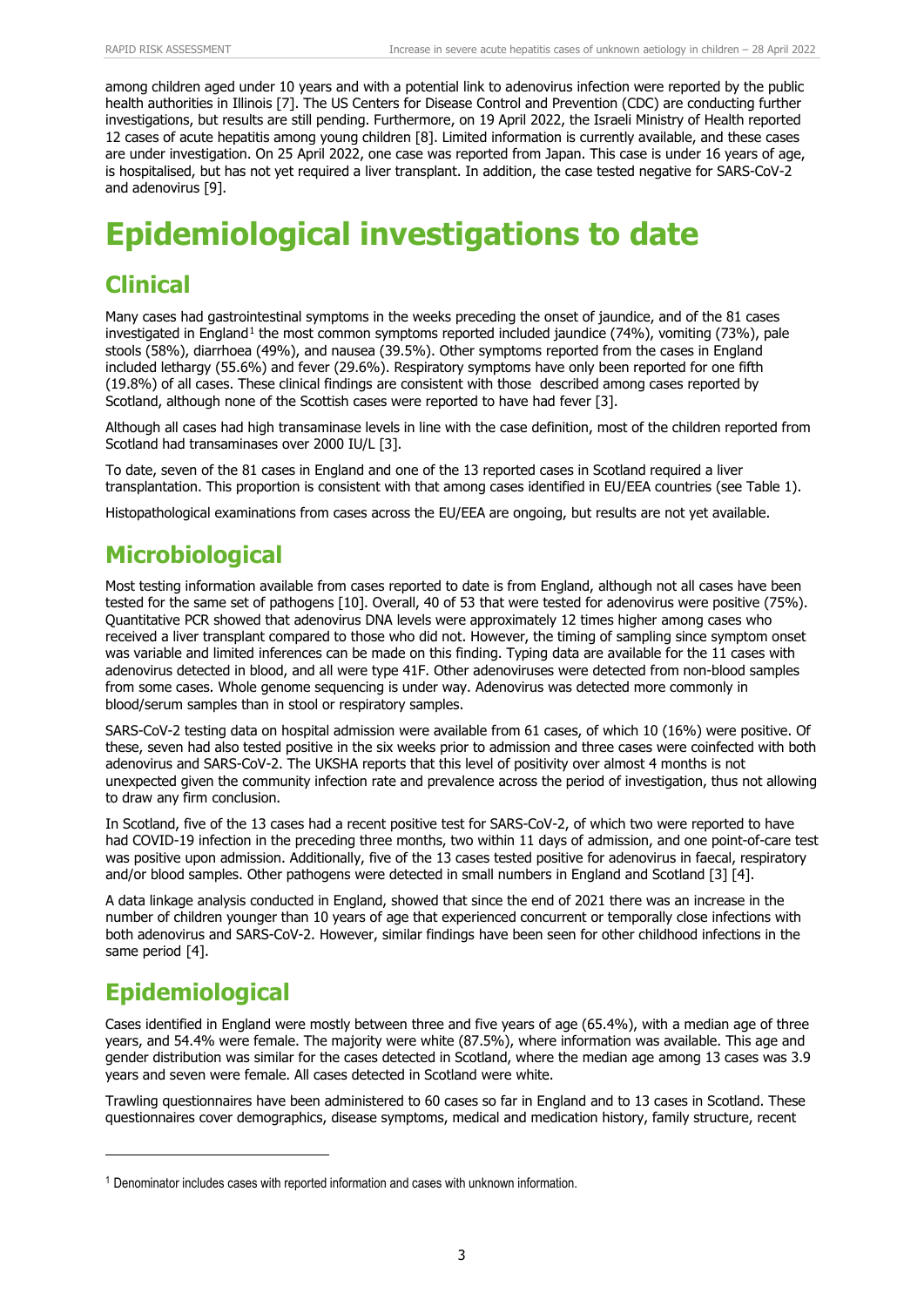household/close contact illness, parental occupations, food and water consumption, health service utilisation, travel, animal exposure, and potential exposures to toxicants. To date, no notable features or common exposures (including medicines or toxins) and no association with prior immune suppression have been identified through the questionnaire administered in England. No family clusters have been identified. In the Scottish investigation, epidemiological links have been reported for two cases who had contact with two other cases. None of the cases had any significant past medical history including immune suppression. One case had an underlying condition but had been in good health at the time of onset.

Several data sources have been used in England and Scotland to understand whether the number of acute hepatitis cases of unknown origin and adenovirus detections in the community are higher than expected. Data from specialist paediatric liver units in England indicate that the number of admissions for acute hepatitis of unknown cause in 2022 and as of 25 April is equal to or higher than the total number of annual admissions in previous years. In addition, the number of very urgent liver transplants for acute liver failure due to unknown cause in England among children below 10 years of age during the first quarter of 2022 is greater than previous annual counts between 2009 and 2019. This signal has not been observed among older children.

An additional possible signal has been observed in hospital admissions of children for non-A-E hepatitis between 1 and 4 years of age in England between February and March 2022 (14 and 15 admissions, respectively compared to 0-8 between November 2020 and January 2021) based on ICD-10 codes. However, the numbers are small. No increases have been observed in syndromic surveillance of liver disease emergency department attendances and notifications of acute hepatitis reported as 'other' (and excluding hepatitis A, B, C, D, and E).

The number of positive adenovirus tests from 1–4-year-olds from diagnostic laboratories is higher compared to the previous five years, with 200-300 cases being reported per week between November 2021 and March 2022 compared to 50-150 cases per week in the pre-pandemic period and less than 50 cases per week between March 2020 and May 2021. This increase in younger age groups began in November 2021. In Scotland, adenovirus case numbers have returned to pre-pandemic levels during 2022 compared to fewer cases observed in 2020–21. High circulation of the virus was observed during the first months of 2022, especially in the age group 1-4 years [3].

In the first months of 2022, statistical exceedances have been detected in England from laboratory data on pathogens reported by the NHS and public health laboratories. Statistical exceedances have been observed in adenovirus, enterovirus, human metapneumovirus, rhinovirus and norovirus in under 10-year-olds since the end of 2021 and in respiratory syncytial virus since late summer of 2021, likely attributed to behaviour changes and population susceptibility after a period of low incidence during the pandemic [11]. The exceedance of adenovirus in routine laboratory data is primarily driven by enteric samples in the age groups 1-4-year-olds, but exceedance is also seen for respiratory adenovirus among younger children. No increase in positivity of respiratory samples was noted in data from sentinel laboratories across England. Prevalence of SARS-CoV-2 infection was also high during this time in the UK. An analysis conducted in Denmark shows that during week 12/2022 there was a marked peak in the detection of viruses in respiratory samples, in particular rhinovirus, SARS-CoV-2, and other coronaviruses.

High adenovirus circulation in the community was also observed in Germany during the first months of 2022 [12].

## **Toxicology**

The UK team is currently undertaking detailed toxicological investigations for organic compounds and metals on a number of their cases and healthy controls [4]. The preliminary investigations have not highlighted any significant findings, and there was no evidence of toxicity resulting from paracetamol (assessment for paracetamol toxicity is common clinical practice in liver centres) or aflatoxin B1. The UK Health Security Agency (UKHSA) is undertaking confirmatory testing.

### **Working hypotheses on possible aetiology**

Based on the findings from the investigations so far, the UKHSA [4] have a number of working hypotheses, which they rank in order of best to worst fit to the available data. These are provisional and likely to be modified as the investigation evolves:

'1. A cofactor affecting young children which is rendering normal mild adenovirus infections more severe, or causing them to trigger immunopathology. The cofactor may be:

- a. susceptibility, for example due to lack of prior exposure to adenoviruses during the pandemic
- b. a prior infection with SARS-CoV-2 or another infection, including an Omicron restricted effect
- c. a coinfection with SARS-CoV-2 or another infection
- d. a toxin, drug or environmental exposure

2. A novel variant adenovirus, with or without a contribution from a cofactor as listed above.

- 3. A drug, toxin or environmental exposure.
- 4. A novel pathogen either acting alone or as a coinfection.
- 5. A new variant of SARS-CoV-2.'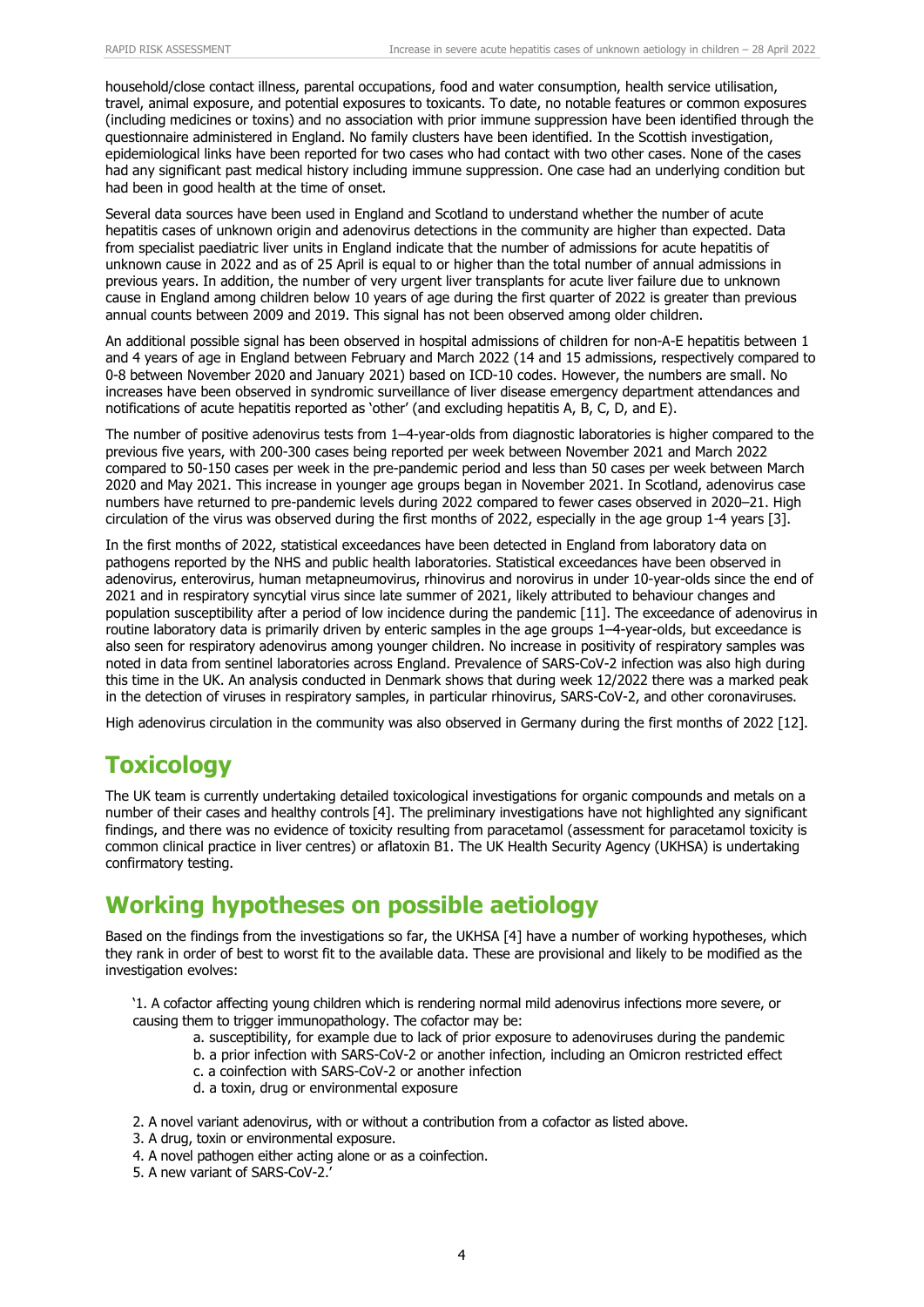## **Disease background**

## **Acute hepatitis in children**

### **Clinical presentation and aetiological causes**

Hepatitis is a condition characterised by the inflammation of the hepatic parenchyma [13]. The inflammation may be acute, lasting typically less than six months with a subsequent normalisation of liver function, or it may be chronic [14].

Non-infectious causes of hepatitis in children include immunologic conditions (e.g. autoimmune diseases), metabolic diseases (e.g. Wilson's disease, tyrosinemia) and exposure to toxins or drugs (e.g. acetaminophen). The most common infectious agents are the primary hepatotropic viruses (Hepatitis A, B, C, D, E). Other viruses that may cause acute hepatitis include Epstein-Barr virus (EBV), cytomegalovirus (CMV), parvovirus, enteroviruses, adenoviruses, rubella virus, herpes viruses (HHV-1, HHV-2, HHV-6, HHV-7) and human immunodeficiency virus (HIV). Other infectious agents that may cause hepatitis include Brucella spp, Coxiella burnetii, and Leptospira.

Common symptoms of acute hepatitis include myalgia, nausea, vomiting, lethargy, fatigue, fever, abdominal pain, and diarrhoea. These symptoms sometimes persist for several weeks. A high proportion of acute infections with the hepatitis viruses are asymptomatic and for hepatitis A and B, the infection is much more likely to produce a minor or asymptomatic illness among children than among adults [15]. Jaundice is commonly associated with acute hepatitis, but many viral hepatitis cases may not show this feature. Death from acute viral hepatitis is rare and usually results from the development of fulminant hepatitis, acute liver failure (ALF) with hepatic encephalopathy. The risk of ALF resulting from fulminant viral hepatitis is associated with increasing age and preexisting liver disease. Impaired coagulation with a prolonged prothrombin time is one of the classic markers of ALF. Hepatic encephalopathy can be subtle, especially in infants. Bone marrow failure occurs in a few children with ALF, ranging from mild pancytopenia to aplastic anaemia [16]. Without liver transplantation, mortality in children with ALF is very high. In up to 50% of ALF cases in children, the cause cannot be identified, and they are classified as indeterminate [17]. The treatment of indeterminate ALF cases is general supportive measures and liver transplantation.

## **Adenovirus infections**

### **Virological features**

Adenoviruses are non-enveloped viruses with a linear double-stranded DNA (dsDNA) genome. Adenovirus genomes share a central conserved part that can be used for detection purposes. Human adenoviruses (HAdV) are separated into seven genetically distinguishable species (A-G) and are currently classified into more than 50 serologically distinct types [18]. Different serotypes display different tissue tropisms and clinical manifestations of infection [18].

#### **Circulation**

Adenoviruses circulate throughout the year. In the USA, the highest numbers of detections of adenoviruses associated with conjunctivitis in a 30-year study period have been from July to September and the lowest from April to June every year [19]. Higher circulation of adenoviruses has been detected in Brazil in April-May and July to October [20] and in China higher prevalence was peaking in April and October [21]. Uncertainties remain about the seasonality of adenovirus in the EU/EEA and whether it is type-specific.

#### **Routes transmission**

Transmission can occur by direct contact with infected individuals through inhalation of droplets, faecal-oral route, and conjunctival inoculation, or indirectly through exposure to contaminated objects (fomites) [18].

Infections may spread rapidly among closed populations, for example in hospitals, schools and nurseries, and severe outbreaks of respiratory infection or keratoconjunctivitis due to HAdV have been described linked to a variety of virus types. Some outbreaks of more severe disease have been reported among groups of immunocompromised people [20-26].

### **Clinical presentation**

The incubation period for respiratory adenoviruses is estimated to range between two and 14 days and for enteric ones between three and 10 days [29].

The incidence of adenovirus infection peaks between the ages of six months and five years, but the highest incidences have been described among children under two years of age.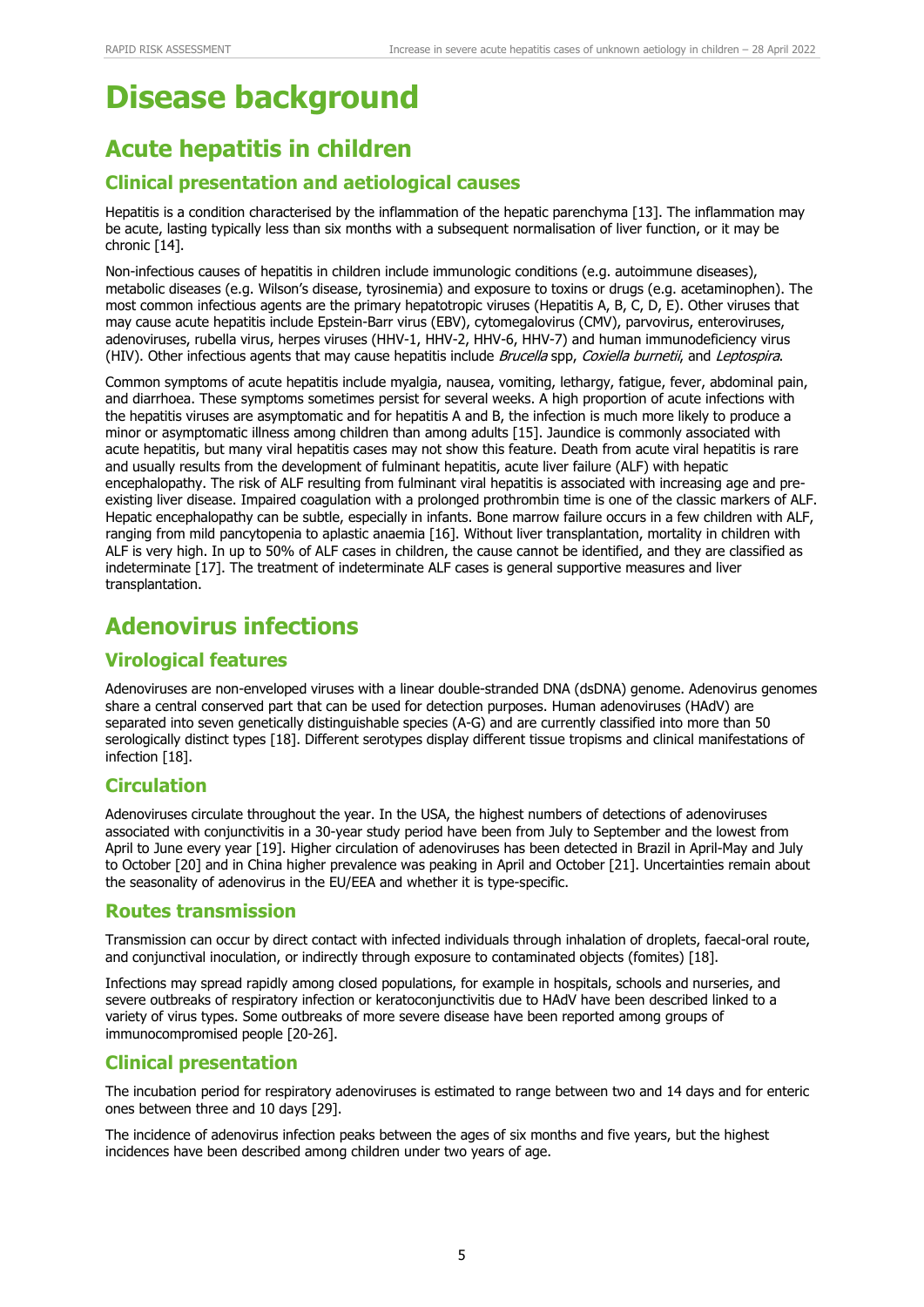HAdVs cause a wide range of clinical manifestations depending on virus type. The most common clinical features are keratoconjunctivitis (HAdV types 5, 8, 19 and 37), acute respiratory symptoms (HAdV types 1-5, 7, 14 and 21), urethritis in men by types 8 and 37, or gastroenteritis (HAdV-types 31, 40 and 41) [30]. More rare manifestations include kidney disease, haemorrhagic cystitis, or hepatitis [29] Adenovirus (HAdV-40 and HAdV-41) is considered one of the most important causative agents of acute viral gastroenteritis in young children [18].

Although HAdV infections are generally self-limiting, immunocompromised individuals are at higher risk for developing severe and disseminated disease [31]. Associated cases of hepatitis have mostly been reported in immunocompromised patients [32,33]. However, a few case reports of adenovirus hepatitis among immunocompetent children have been reported [31-33].

Latent infection with HAdVs may occur with the virus residing in renal, lymphoid, or other tissues for many years, with reactivation sometimes occurring in severely immunosuppressed individuals [18].

#### **Testing**

Depending on the clinical presentation, appropriate specimens for diagnosis include faeces, respiratory specimens (i.e. nasopharyngeal swab, nasopharyngeal/transtracheal aspirate, bronchial alveolar lavage), conjunctival swabs, urine, genital secretions and biopsy specimens (e.g. of liver or spleen). Isolation of virus from blood provides strong evidence of invasive or disseminated disease.

Adenovirus infection can be diagnosed using different types of tests including antigen detection, polymerase chain reaction (PCR), virus isolation and serology. PCR to detect the virus in respiratory specimens, stool, blood, urine or other specimens is the most common approach to establish diagnosis [18].

Typing can be done using type-specific monoclonal antibodies (reagents commercially available), or using molecular methods (e.g. PCR and sequencing). Different genome types within serotypes are identified by restriction enzyme analysis, multiplex PCR techniques or sequencing targeting AdV fiber and hexon genes. Whole genome sequencing (WGS) has enabled the expansion of information on genetic makeup of AdV. WGS has been used for example for the detection of recombinants between different AdV types [18].

Serology can detect significant rises in levels of antibodies between serum specimens collected during acute illness and convalescence two to four weeks later. Serological methods are not used as first-line diagnostic methods.

Intermittent and/or persistent shedding of adenovirus after an acute infection is common, which makes clinical interpretation of a positive molecular test challenging [29]. In addition, there are reports that adenovirus infection is difficult to confirm by histopathology [35,36].

Commercial tests are available for the diagnosis of respiratory or gastrointestinal adenovirus in multiplex assays.

#### **Treatment**

Treatment of adenovirus infection is supportive. Current antiviral therapy options for adenovirus infections are limited, and while evidence from controlled trials is lacking, there are reports of the successful intravenous use of cidofovir in immunocompromised patients with severe adenoviral disease [39]. Intravenous immunoglobulins are also used as adjunctive treatment in immunocompromised patients as they contain high titres of neutralising antibodies for adenovirus [40].

A live, oral adenovirus vaccine for types 4 and 7 has been licensed by the US Food and Drug Administration for prevention of respiratory tract infection in people aged 17–50 years [29].

#### **Prevention and control**

Adenovirus is a non-enveloped virus resulting in limited virucidal effectiveness of alcohol-based disinfectants [41]. Adenoviruses may survive for extended periods on skin and environmental surfaces [42]. Decontamination requires specific agents such as chlorine or heat. Bleach-based solutions at higher concentrations (10%) have shown to be able to disinfect contaminated surfaces or medical instruments [43].

Hand hygiene, respiratory hygiene, and cough etiquette are general measures that could be strengthened in the context of high levels of adenovirus circulation in the community. Outbreaks of healthcare-associated adenovirus infections should be managed by implementing careful cohorting of patients, and appropriate use of disposable gloves, gowns, and goggles by healthcare staff.

Surveillance of HAdV is not systematically performed across the EU/EEA countries, although some countries might collect data on confirmed cases through laboratory notification or linked to outbreak investigations. Similarly, no typing data are routinely available across EU/EEA countries to serve as a baseline.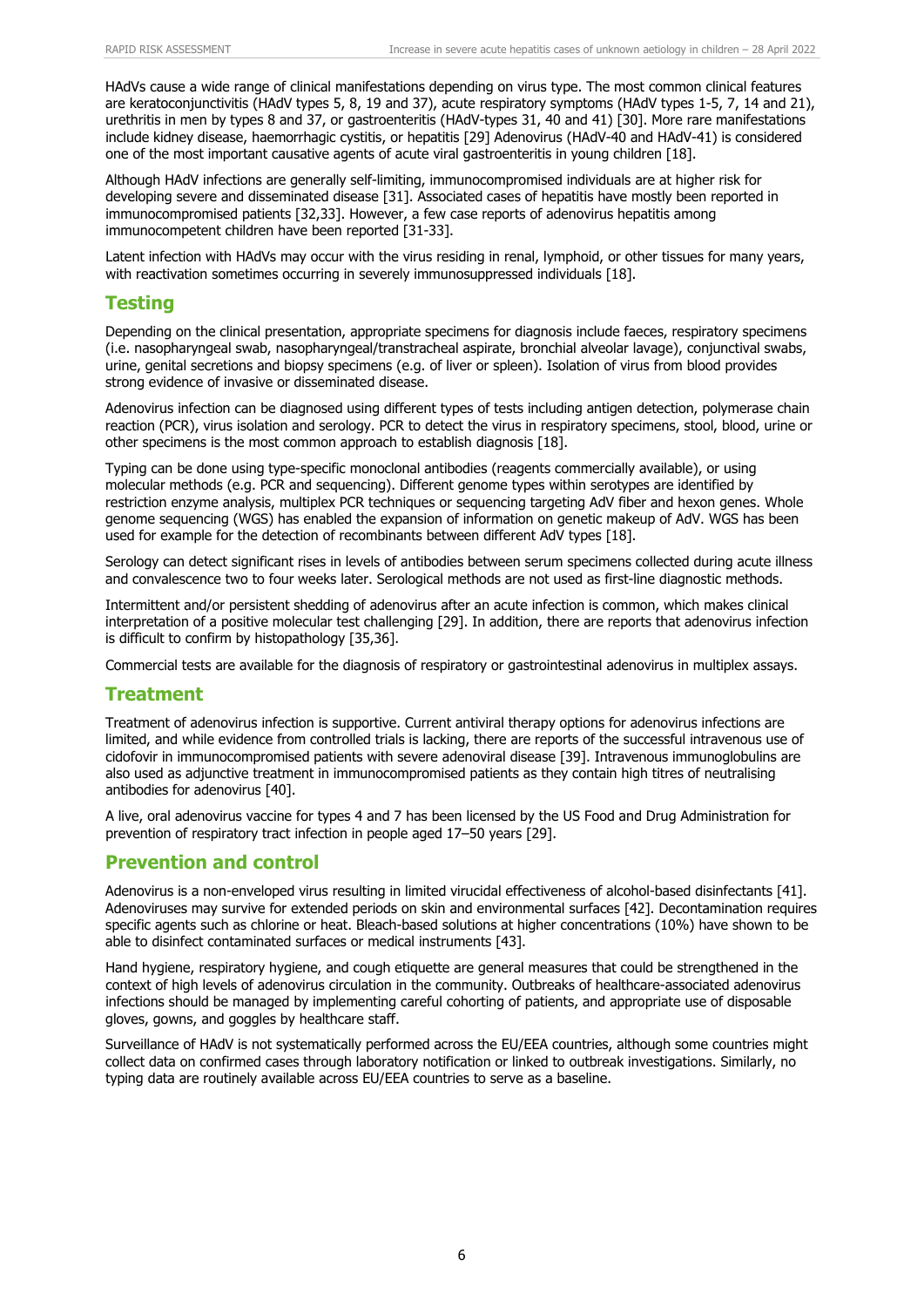# **Epidemiological update for EU/EEA countries and the UK**

### **EU/EEA countries**

Several European countries have issued alerts through clinical and public health networks in recent days and have subsequently reported cases to ECDC.

Below is a summary of the information available in the public domain for each country as of 27 April 2022. Further case finding and investigations are ongoing. To date, the level of clinical detail available for each case is variable, but efforts are ongoing to standardise the information collected.

Table 1 shows information on cases reported to ECDC as of 27 April 2022. These are classified as confirmed and possible, according to the case definition used by the UK [2], which ECDC asked countries to use early in the outbreak. [4]

**Confirmed:** A person presenting with an acute hepatitis (non hepA-E\*) with serum transaminase >500 IU/l (Aspartate Transaminase-AST or Alanine Transaminase-ALT), who is 10 years and under, since 1 January 2022.

**Possible**: A person presenting with an acute hepatitis (non hepA-E\*) with serum transaminase >500 IU/l (AST or ALT), who is 11 to 16 years, since 1 January 2022.

**Epi-linked**: A person presenting with an acute hepatitis (non hep A-E\*) of any age who is a close contact of a confirmed case, since 1 January 2022.

Most cases reported were aged 10 years or younger and it is possible that countries have prioritised detection in that age group; additional cases are under investigation.

In the EU/EEA, a total of approximately 55 cases have been reported. Ten tested positive for adenovirus and three cases tested positive for SARS-CoV2. Five children required liver transplantation.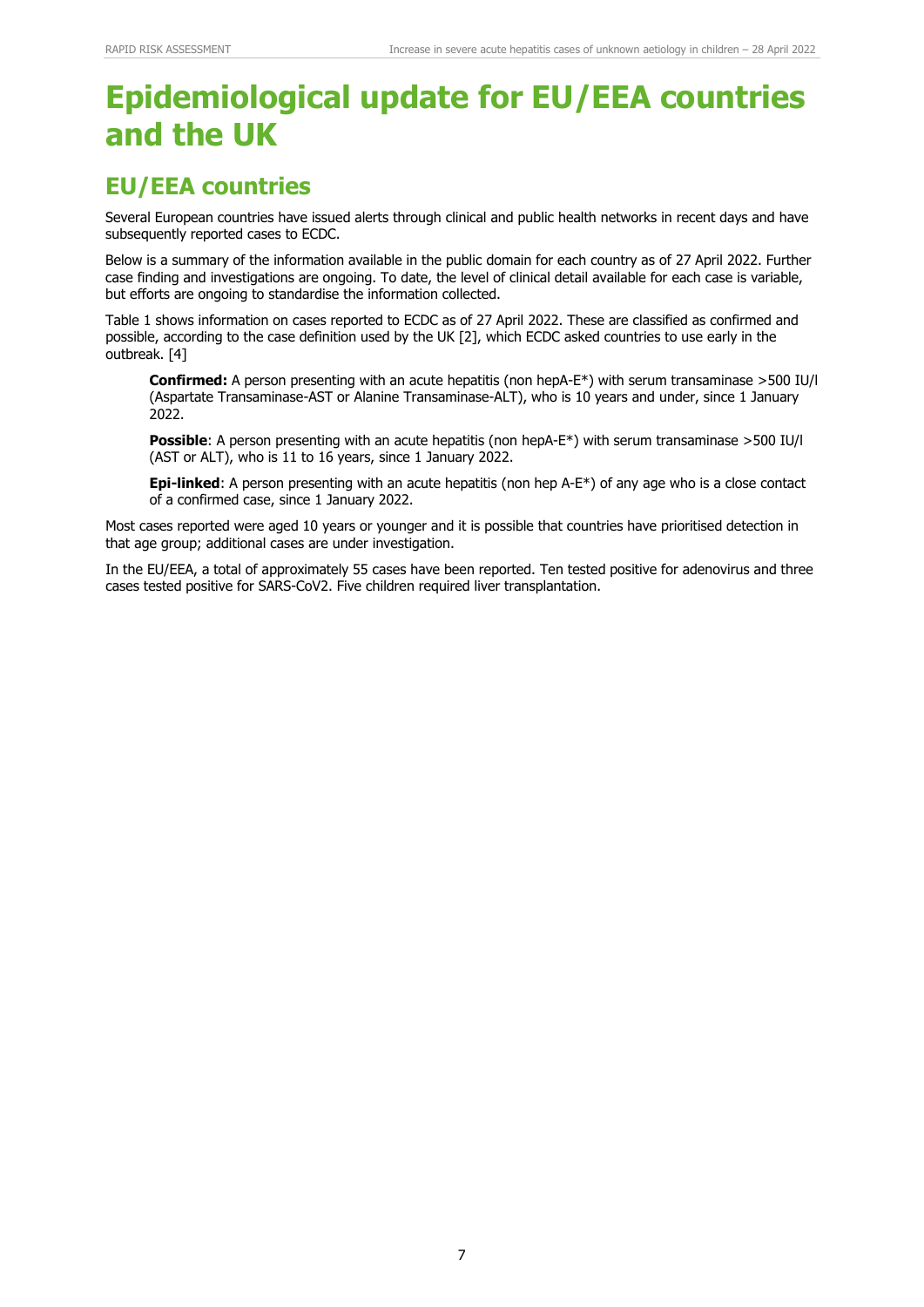#### **Table 1. Summary of cases of severe acute hepatitis of unknown aetiology according to case definition used by the UK, with symptom onset since 1 January 2022, as of 27 April 2022 (EU/EEA countries) and as of 20 April 2022 (UK)**

| <b>Country</b>                | <b>Number of</b><br>cases                                                        | Age<br>range<br>(years)     | <b>Adenovirus</b><br>testing<br>results* | <b>SARS-</b><br>$Cov-2$<br>test<br>results*                        | <b>Onset</b>                                                          | <b>Required</b><br>liver<br>transplant | N. of cases<br>above the<br>expected |
|-------------------------------|----------------------------------------------------------------------------------|-----------------------------|------------------------------------------|--------------------------------------------------------------------|-----------------------------------------------------------------------|----------------------------------------|--------------------------------------|
| <b>Austria</b>                | $\overline{2}$                                                                   | < 10                        | One negative                             | Both had<br>previous<br>SARS-CoV-<br>2 infection                   | February<br>$2022 -$<br>April 2022                                    |                                        |                                      |
| <b>Belgium</b>                | $\overline{2}$                                                                   | Up to 10                    | One positive<br>(stool)                  | Both had<br>previous<br>SARS-CoV-<br>2 infection                   | February $-$<br>March<br>2022                                         |                                        |                                      |
| <b>Denmark</b>                | 6                                                                                | Up to 16                    | All Negative                             | One recent<br>SARS-CoV-<br>2 infection                             | January $-$<br>April 2022                                             |                                        | Yes                                  |
| <b>France</b>                 | $\overline{2}$                                                                   | < 10                        | One positive                             |                                                                    |                                                                       |                                        | No                                   |
| <b>Germany</b>                | $\,1\,$                                                                          | 5                           | Positive                                 | Negative                                                           | January<br>2022                                                       |                                        | <b>No</b>                            |
| <b>Ireland</b>                | Fewer than<br>5                                                                  | 2 to 11                     | One positive<br>(stool)                  | All<br>Negative                                                    | Since early<br>March                                                  |                                        | Yes                                  |
| <b>Italy</b>                  | 17                                                                               | < 16                        | Two positive<br>and two<br>negative      | One<br>positive<br>and four<br>negative                            | Since early<br>March                                                  | $\mathbf{1}$                           |                                      |
| <b>Netherlands</b>            | $\overline{4}$                                                                   | 11<br>$months -$<br>8 years | Two positive                             | One<br>positive                                                    | Since late<br>February                                                | 3                                      | Yes                                  |
| <b>Norway</b>                 | $\overline{2}$                                                                   | <6 years                    | One positive<br>(Blood)                  | One recent<br>SARS-CoV-<br>2 infection                             | <b>Since</b><br>March                                                 | $\mathbf{0}$                           | <b>No</b>                            |
| <b>Poland</b>                 | $\mathbf{1}$                                                                     | $\overline{7}$              | Pending                                  | Previous<br>SARS-CoV-<br>2 infection                               | Late April                                                            |                                        | No                                   |
| <b>Romania</b>                | $\mathbf{1}$                                                                     | $\overline{4}$              | Negative                                 | Negative                                                           | Late March                                                            |                                        | <b>No</b>                            |
| <b>Spain</b>                  | 12<br>(excluding<br>one case<br>with<br>symptom<br>onset in<br>December<br>2021) | 18<br>months to<br>16 years | One positive                             | One<br>positive<br>and one<br>previous<br>SARS-CoV-<br>2 infection | Early<br>January to<br>April 2022                                     | $\mathbf{1}$                           | No                                   |
| <b>United</b><br>Kingdom**    | 111                                                                              | $<16$<br>years              | 40 positive                              | 10 positive                                                        | Reported<br>since 1<br>January<br>$2022 -$<br>some had<br>onset prior | 10                                     | Yes                                  |
| EU/EEA total                  | Approx. 55                                                                       |                             | 10                                       | 3                                                                  |                                                                       | 5                                      |                                      |
| EU/EEA and<br><b>UK total</b> | Approx.<br>166                                                                   |                             | 50                                       | 13                                                                 |                                                                       | 15                                     |                                      |

\*Incomplete information on how many of the reported cases in each country were tested for adenovirus and SARS-CoV-2 infections.

\*\*Data for the UK are as of 20 April 2022. Data on adenovirus and SARS-CoV-2 testing relate to the 81 cases reported in England.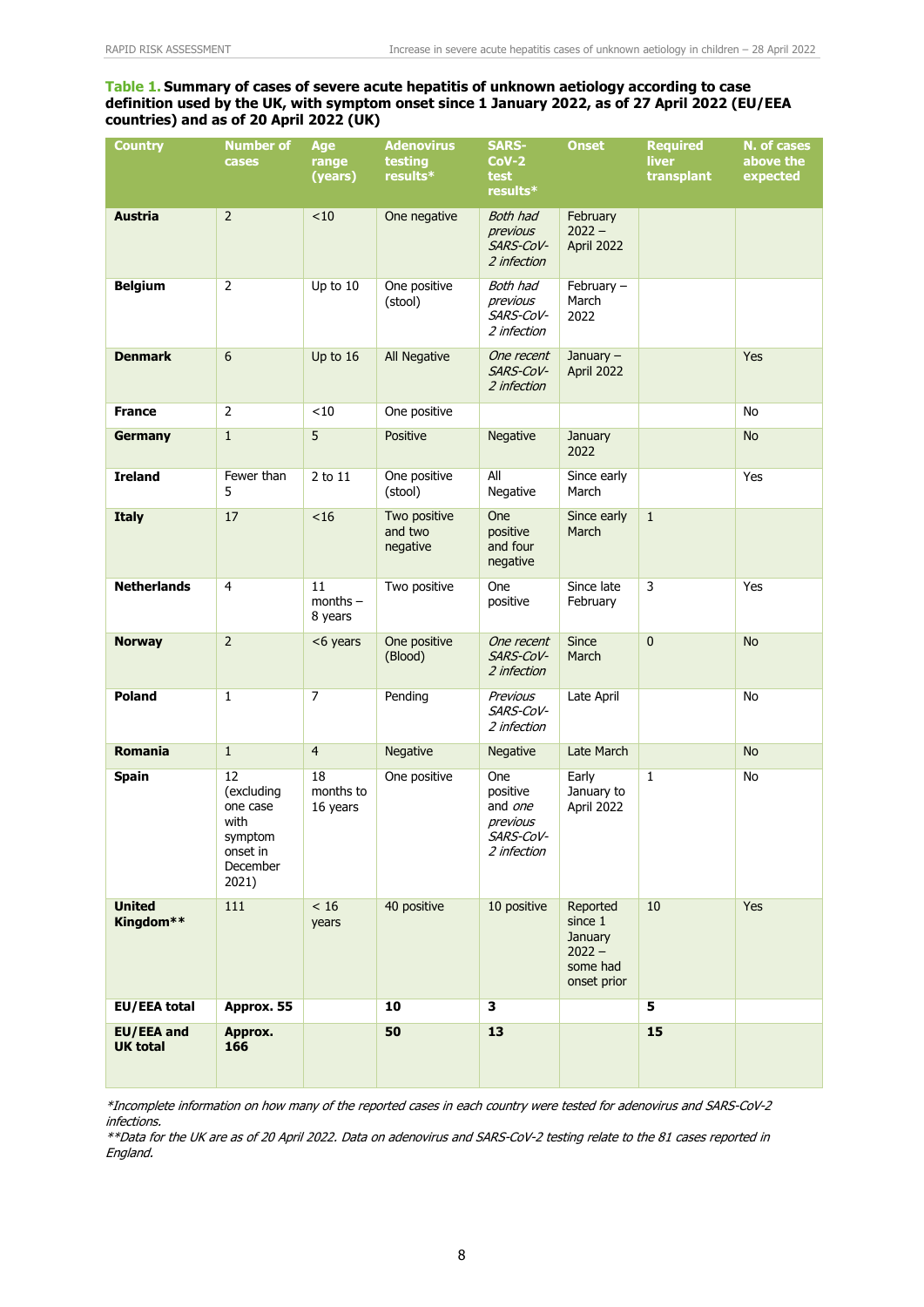#### **Austria**

Two cases of severe acute hepatitis of unknown aetiology have been reported in Austria and involve children under 10 years old. Both children experienced symptoms between February and April, as well as gastrointestinal symptoms in the weeks preceding the onset of acute hepatitis. Both children were hospitalised and are in stable condition.

#### **Belgium**

In Belgium, two cases have been reported in children aged up to 10 years. In one case, adenovirus was detected in a stool sample, and in the other the results from the various sites are still pending. Both had previous SAR-CoV-2 infection.

#### **Denmark**

Denmark reported five cases in children younger than 10 years from January 2022 onwards and one case older than 10 years. All cases were negative for adenovirus and for SARS-CoV-2. One case had a SARS-CoV-2 infection two months prior to presentation. One case tested positive for influenza A. No liver transplants or deaths have occurred among cases. Sentinel surveillance shows no sign of increase in adenovirus infections in the country. This may be above the level of normal, as in Denmark there are around two cases of ALF of unknown origin in children under 18 years detected annually.

#### **France**

France reported two cases under 10 years, with onset of symptoms in mid-March. Both cases presented as severe acute hepatitis, but no liver transplantations were required. One case tested positive for adenovirus. A metabolic disorder and an underlying genetic liver disease are suspected in both children. Investigations are ongoing.

At present, no signal of increased cases of hepatitis of unknown origin has been detected from the network of paediatric hepatologists. Syndromic surveillance in emergency units has not observed any signal either, and data from the transplant agency have not shown an increase in transplanted cases or in cases requiring a liver transplantation.

#### **Ireland**

Ireland reported fewer than five cases. One case tested positive for adenovirus. None of the cases tested positive for SARS-CoV-2. No epidemiological links were identified between cases. The number of cases of hepatitis of unknown aetiology in this age group is greater than expected and an alert has been sent to clinicians. Investigations are ongoing by public health authorities.

#### **Italy**

Italy reported a total of 17 cases across various Italian regions. Eight cases are considered probable, while nine are awaiting classification. The ages of cases have not been confirmed but all children are under 16 years. The cases exhibited symptoms from early March. A total of two cases tested positive for adenovirus, while two others tested negative. Data for four patients were not available. Regarding COVID-19 infection, one patient tested positive for SARS-CoV-2 and showed very low viral load, four cases tested negative, and data for three patients were unavailable.

#### **Germany**

Germany reported one case, a five-year-old child who developed symptoms of acute hepatitis and was hospitalised in January 2022. The child previously suffered gastrointestinal symptoms. The case tested positive for adenovirus and negative for SARS-CoV-2.

#### **The Netherlands**

The Netherlands reported four cases, aged 11 months to eight years. All four cases presented as ALF and three of them have received a liver transplant. Two cases tested positive for adenovirus, of which one also tested positive for SARS-CoV-2 and rotavirus. The cases live in four different regions of the country and there is no clear epidemiological link between them. The centre that performed the transplantations usually carries out three to four transplants in children a year, so the number observed is considered above normal.

#### **Norway**

Norway reported two cases, aged one and five years. Both exhibited symptoms in March and were hospitalised in April. One child had a previous SARS-CoV-2 infection and tested positive for adenovirus upon admission (PCR test). Both children had severe hepatitis without ALF and are recovering well.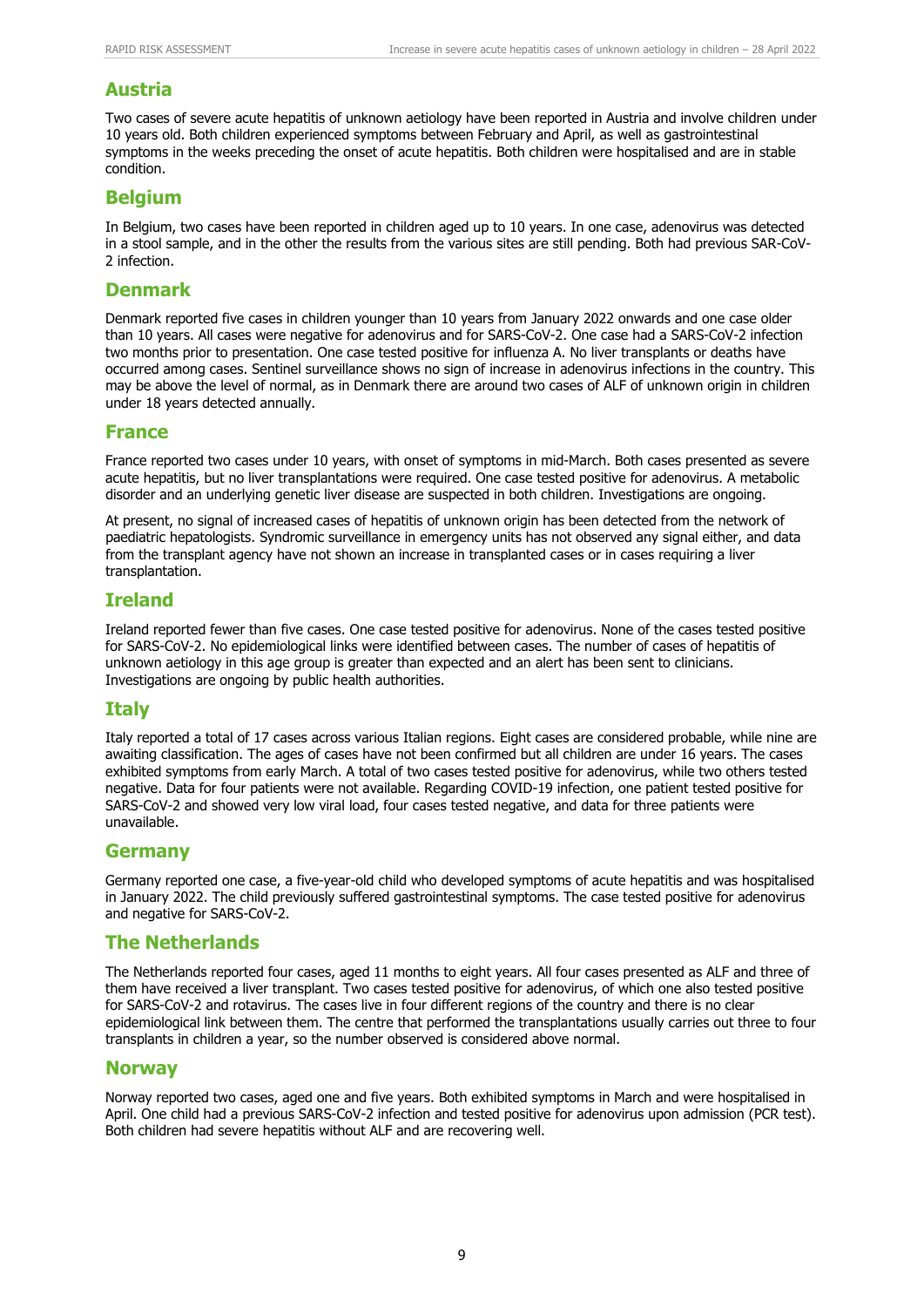#### **Poland**

Poland reported one case, a seven-year-old who experienced symptoms of acute hepatitis in April and was hospitalised. Symptoms of fatigue and vomiting in the preceding days have been reported. The child had a previous COVID-19 infection and a negative SARS-CoV-2 test on admission. Further investigations are ongoing.

#### **Romania**

Romania reported one case, a four-year-old. The child tested negative in respiratory samples for SARS-CoV-2, adenovirus, and more than 15 other pathogens. They had a positive result for anti-SARS-CoV-2 IgG Ab.

#### **Spain**

Spain has reported a total of 12 cases in children with onset of symptoms since 1 January 2022. One additional case had been detected with symptoms in late December 2021.

The confirmed cases (three boys, five girls) were aged 18 months to seven years and had onset of symptoms between 2 January 2022 and 24 March 2022. The probable cases (two boys, two girls, and one unknown) were aged 12 to 16 years and had onset of symptoms between 30 December 2021 and 1 April 2022. Of all cases, one required a liver transplant.

One case had a history of SARS-CoV-2 infection and one tested positive for SARS-CoV-2. One had a positive sample for adenovirus. One case had previous chemotherapy treatment. One case had a travel history to the UK.

The expected number of cases of acute hepatitis of an unknown cause in this age group in Spain would be around four to 10 cases at this time of year (based on data from the period 2016-2020).

Increased adenovirus activity in the community has not been seen in Spain so far, but the public health authorities are reviewing surveillance registries for changes in incidence of adenovirus infections.

## **The United Kingdom**

The UK identified a total of 111 cases in children below 16 since January 2022 and as of April 20, 2022. Of these cases, 81 are in England, 14 are in Scotland, 11 in Wales, and five in Northern Ireland. All the children affected presented to health services between January 2022 and 18 April 2022. In total, 10 children have received a liver transplant, while 53% (N=43) of cases have recovered. In England, 34 potential cases are awaiting classification pending further data.

With regards to the 81 cases reported in England, cases are mainly between three to five years of age (median age three years), 54.4% are female, and 87.5% are white.

## **ECDC risk assessment**

This assessment is based on the evidence available to ECDC at the time of publication.

### **Risk assessment question**

#### **What is the risk in the EU/EEA of severe acute hepatitis of unknown aetiology in children?**

The reported incidence of severe paediatric acute hepatitis of unknown origin in the EU/EEA is usually very low, although no systematic surveillance of this entity is undertaken. As the aetiological agent of the reported acute hepatitis cases remains unknown and under investigation, the risk to the European paediatric population cannot currently be accurately assessed.

The likelihood of seeing an increase in severe acute hepatitis of unknown origin in children cannot be quantified due to the lack of evidence as regards the aetiological agent, the routes of transmission (including from potential asymptomatic infections) and risk factors. The current leading hypothesis is that a cofactor affecting young children having an adenovirus infection, which would be mild in normal circumstances, triggers a more severe infection or immune-mediated liver damage. An increase in the circulation of adenovirus in young children has been observed in the UK coinciding with increased detection of severe hepatitis in young children. If adenovirus is proven to be the causative or contributing agent of this event, similar increases in the circulation of adenovirus may lead to an increase of severe hepatitis in children in other European countries. With the implementation of enhanced surveillance activities, we expect that more cases will be identified and reported.

Considering that some of the reported cases needed liver transplantation, the potential impact for the affected paediatric population is considered high. Capacities for transplantation and for the support of paediatric liver failure patients vary widely among EU/EEA countries. Therefore, access to highly specialised paediatric intensive care and transplantation services may affect outcomes, especially if the number of cases rises.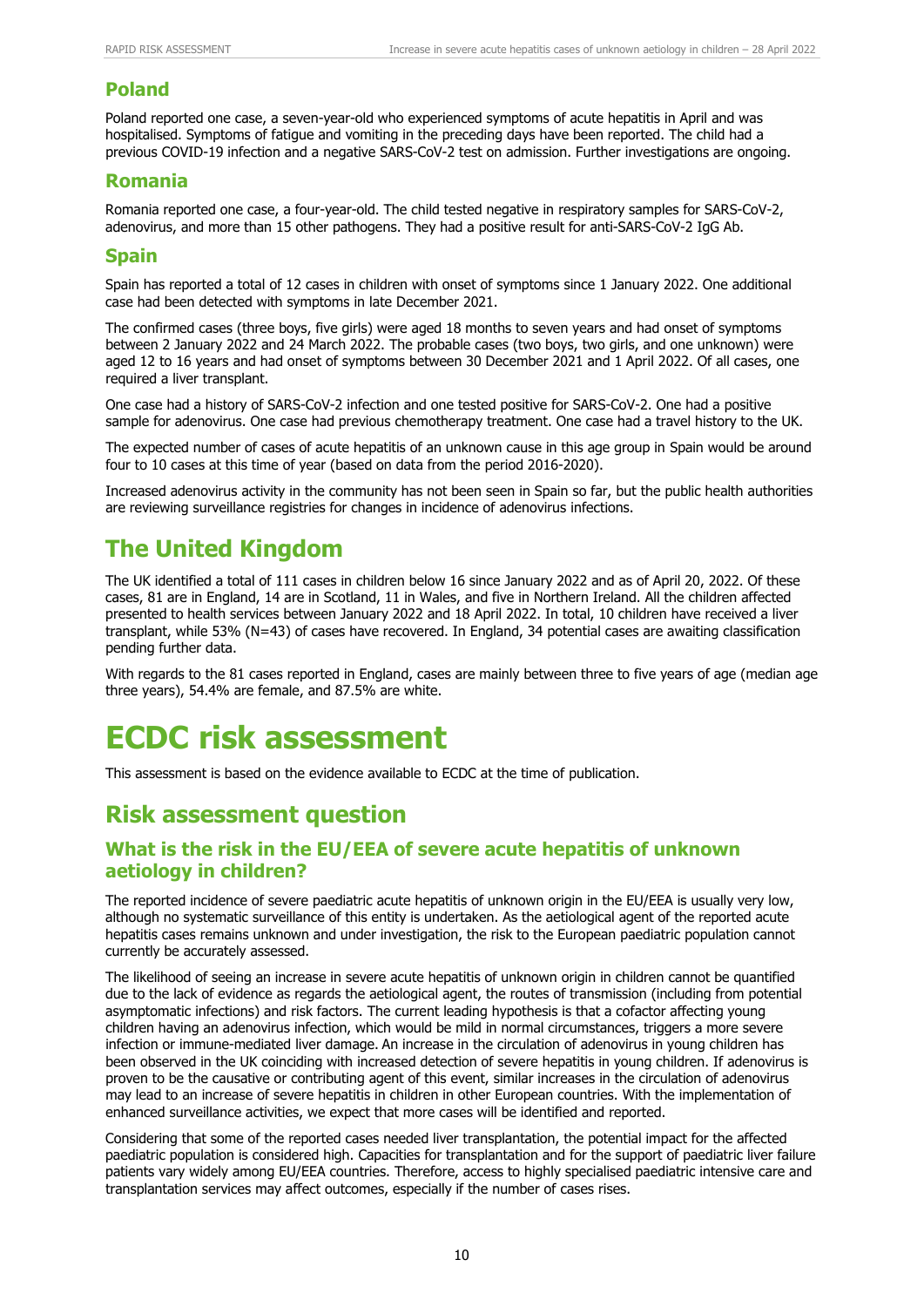Further epidemiological and laboratory investigations and structured collection of data in the framework of ad hoc surveillance are urgently required to enable an accurate assessment of the phenomenon.

# **Options for response**

The current priority is to determine the underlying aetiological factors, the disease pathogenesis, and risk factors for severity of cases of acute severe hepatitis among children.

## **Case finding, testing, and reporting**

ECDC advises Member States to develop ad hoc surveillance for this outbreak at the national level, and to analyse data on clinical and epidemiologic characteristics of cases as well as the microbiological characteristics of identified pathogens. For each case, public health authorities should employ a trawling questionnaire for hypothesis generation. All suspected cases should also undergo an exhaustive screening for identification of a possible cause, including both infectious and non-infectious agents. Furthermore, a detailed history of preceding infections, such as gastrointestinal infections and SARS-COV-2 infections, should be collected for cases and their close contacts. Member States are also encouraged to collect and analyse any available data on the baseline incidence of paediatric severe acute hepatitis of unknown origin, such as from syndromic surveillance, hospital admission and discharge records, admissions to liver transplant units etc., to ascertain any potential increase in incidence in the country.

#### **Case definition**

Active case finding of acute hepatitis cases in children in the EU/EEA should continue in a coordinated manner and according to the proposed ECDC-WHO case definition, as outlined in the **[Reporting Protocol for hepatitis of](https://www.ecdc.europa.eu/sites/default/files/documents/Hepatitis-of-unknown-origin-Reporting-Protocol.pdf)  [unknown origin](https://www.ecdc.europa.eu/sites/default/files/documents/Hepatitis-of-unknown-origin-Reporting-Protocol.pdf)** and as described below. The proposed case definition differs from the one used by the UKHSA as it does not include confirmed cases, pending data on aetiology. It also uses the cut-off of 16 years as a common criterion to enable wider catchment of cases.

Cases that have already been reported to ECDC through other means (EpiPulse, EWRS or email) should also be reported to TESSy.

### **Joint ECDC/WHO case definition**

**Confirmed:** Not applicable at present.

**Probable:** A person presenting with an acute hepatitis (non-hepatitis viruses A, B, C, D. and E<sup>\*</sup>) with aspartate transaminase (AST) or alanine transaminase (ALT) over 500 IU/L, who is 16 years old or younger, since 1 October 2021.

**Epidemiologically linked:** A person presenting with an acute hepatitis (non-hepatitis viruses A, B, C, D, and E\*) of any age who is a close contact of a probable case since 1 October 2021.

\*Cases of hepatitis with known aetiology should not be reported under the **[Reporting Protocol for hepatitis of](https://www.ecdc.europa.eu/sites/default/files/documents/Hepatitis-of-unknown-origin-Reporting-Protocol.pdf)  [unknown origin](https://www.ecdc.europa.eu/sites/default/files/documents/Hepatitis-of-unknown-origin-Reporting-Protocol.pdf)**

### **Case finding**

Public health authorities in EU/EEA countries should enhance awareness among local clinicians on this outbreak using dedicated communication channels for paediatricians, hospital specialists taking care of hospitalised children with acute hepatitis, general practitioners, and emergency room physicians, and ensure that they are informed about the situation, the current case definition and the requirement for reporting cases and information in a timely manner. Standardised case reporting forms should be provided to facilitate the collection of analysable information. It is particularly important that clinicians at specialised liver units are made aware of the case definition and requirements for reporting.

#### **Case investigation**

Public health authorities can use the trawling questionnaire form provided by the UK to investigate cases. This is available in [EpiPulse](https://epipulse.ecdc.europa.eu/ebs/#/item/details/2022-EIP-00027) [accessible to authorised users only]. ECDC is adapting this form and will publish an updated version on the ECDC website. Public health authorities can also adapt the form to their national context and ensure that local public health authorities and/or clinicians are informed accordingly and trained on using it. The results from the questionnaire should be collated at national level to enable the identification of potential common exposures among cases. If countries identify any common exposures between their cases based on the questionnaire, this information should be shared in **[EpiPulse](https://epipulse.ecdc.europa.eu/ebs/#/item/details/2022-EIP-00027)** [accessible to authorised users only].

Since it is essential to rapidly identify risk factors for developing severe hepatitis in children and to determine the aetiology and underlying pathologic mechanism, case control studies should be set up without delay. For each case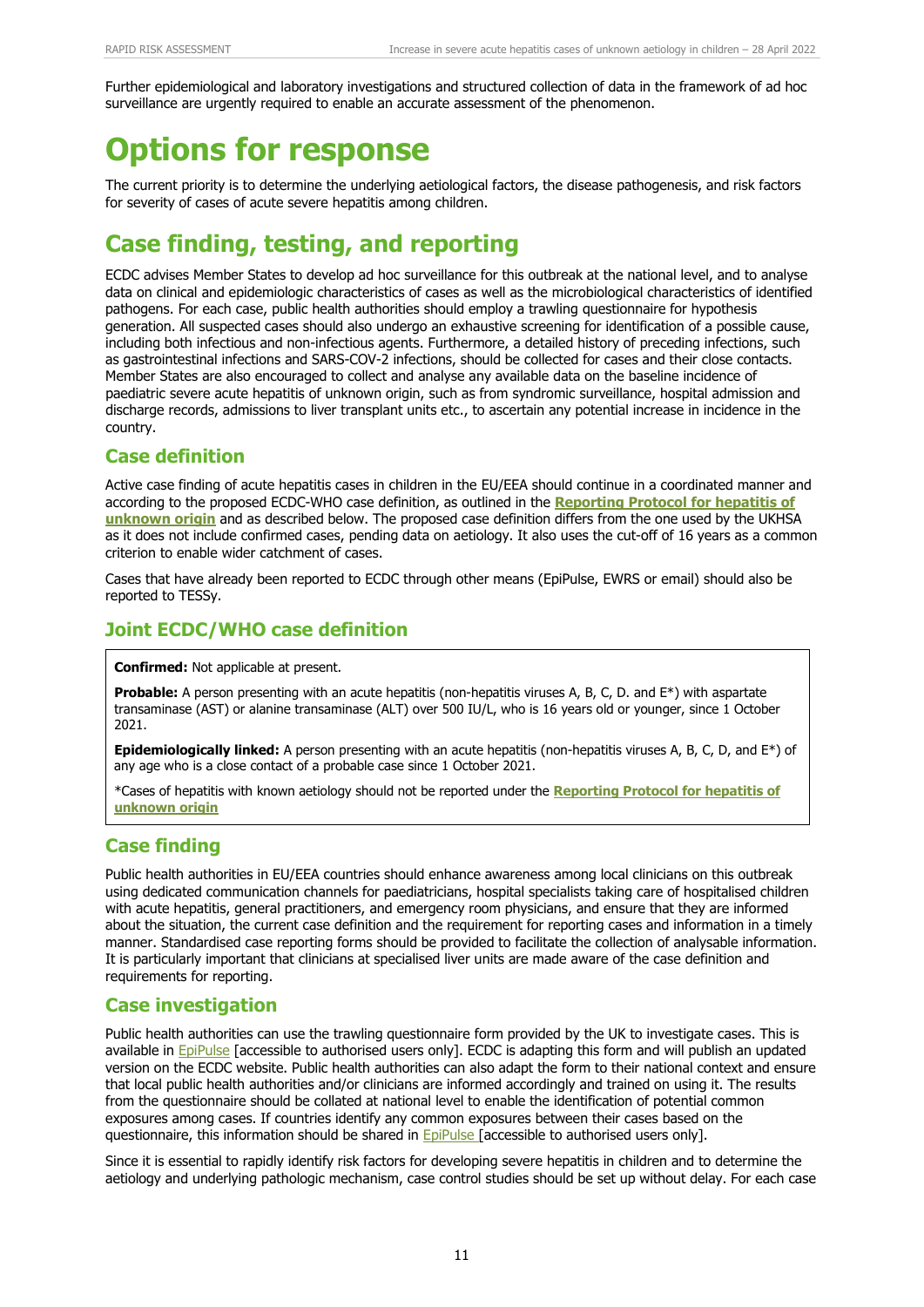detected, it is recommended to identify three sets of controls:

- 1. Hospitalised children matched by age, condition's severity, and time, recruited from the same hospital where cases are admitted. Laboratory investigations can be carried out on residual sera, white blood cells, and plasma to identify possible infectious, immunological, and genetic markers of disease and personal disease determinants.
- 2. Close contacts such as siblings and classmates to investigate personal, environmental, and behavioural differences between cases and controls. This type of analysis could provide insights into disease determinants and pathogenesis.
- 3. If resources allow close contacts that are positive for the same infectious agents of the case, to identify determinants of severity and pathogenetic mechanisms.

Since such studies would require collection of specimens from cases and controls, study protocols should be developed (and ethical approvals sought) in advance and shared and international collaboration is underway to help coordinate such studies across countries.

When a severe case of hepatitis in a child is identified, public health professionals are also encouraged, where possible, to perform wider case finding around the case and ask about any recent history of gastrointestinal symptoms or jaundice and SARS-CoV-2 infection among household members and any classmates at school or day care contacts.

Furthermore, public health authorities are encouraged to search for outbreaks of adenovirus (or other viruses) in the specific community from which the case(s) came. This could include reviewing data from local laboratories for recent infections or reviews of local syndromic surveillance data. In closed settings such as schools or day care, sampling for viruses (see Table 2) can also be considered.

#### **Reporting of cases**

Collating and reviewing data at the supranational level should enable a better characterisation of the event, including the definition of its magnitude and temporal and geographical evolution, thus contributing to the identification of the causative agent or factors.

Case based reporting has been set up in **[TESSy](https://tessy.ecdc.europa.eu/TessyWeb/)** (accessible to authorised users only) and countries are encouraged to report cases promptly to this platform using the **[Reporting Protocol for hepatitis of unknown](https://www.ecdc.europa.eu/sites/default/files/documents/Hepatitis-of-unknown-origin-Reporting-Protocol.pdf)  [origin](https://www.ecdc.europa.eu/sites/default/files/documents/Hepatitis-of-unknown-origin-Reporting-Protocol.pdf)**. Countries are also encouraged to update the records when more information becomes available.

#### **Testing**

In addition to case finding, when testing probable and epidemiologically linked cases, appropriate samples should be collected to perform the tests outlined in Table 2. ECDC recommends the early collection of multiple specimen types from the cases under investigation and testing with different diagnostic methods for prompt detection of possible causative agents (Table 2). Countries should include adenovirus testing for children with severe acute hepatitis, at the same time of testing for hepatitis A-E. Preliminary data indicate that whole blood is an important sample matrix to test for viruses. Specialist care should be sought rapidly while waiting for test results if clinical conditions start to worsen. Microbiological findings for each case should be reported in TESSy.

If diagnostics are not available locally, then specimens should be referred to national laboratories, including for typing and pathogen characterisation.

Quantification of positive PCR findings in blood samples should be conducted with cycle threshold (Ct) value as proxy, and if possible, using sequential sampling over a longer time period.

Institutes with metagenomic capacities can consider metagenomic analyses of samples for probable and epidemiologically linked cases. Samples for potential analysis can include blood and available liver biopsies but can be extended to any relevant samples.

As the aetiology remains unknown, relevant toxicology and environmental studies should also be considered where possible. Laboratory screening for metabolic and autoimmune diseases are recommended in order to exclude other non-infectious causes.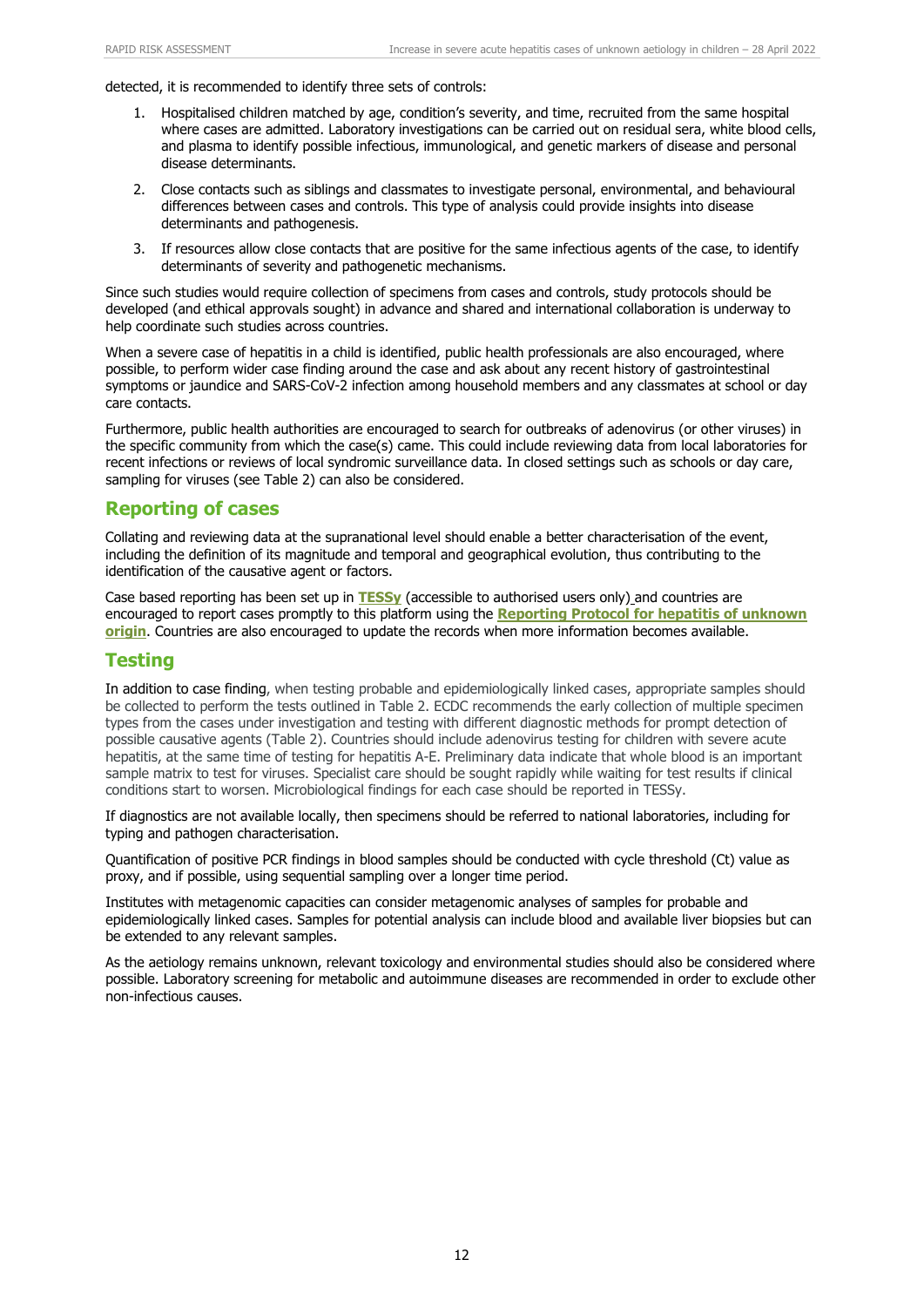#### **Table 2. Recommended testing approach for probable (and epi-linked) cases of severe acute hepatitis**

| <b>Sample type</b>   | <b>Test type</b>           | <b>Pathogen</b>                                                                                                                                                                                                                     |  |  |  |
|----------------------|----------------------------|-------------------------------------------------------------------------------------------------------------------------------------------------------------------------------------------------------------------------------------|--|--|--|
| <b>Blood</b>         | Serology                   | Hepatitis A, B, C, D*, E/ Cytomegalovirus (CMV)/Epstein-Barr virus<br>(EBV), Varicella, HIV, SARS-CoV-2 anti-S, SARS-CoV-2 anti-N (only if<br>locally available), Adenovirus**                                                      |  |  |  |
|                      | Serology                   | Brucella spp, Bartnonella henselae, Borrelia burgdorferi (if<br>epidemiologically appropriate)                                                                                                                                      |  |  |  |
|                      | Culture                    | If clinically indicated i.e. fever, as per routine procedures for<br>bacterial pathogens                                                                                                                                            |  |  |  |
|                      | Culture                    | Adenovirus, CMV, EBV, HSV, influenza                                                                                                                                                                                                |  |  |  |
|                      | $PCR***$                   | Adenovirus**, enteroviruses, CMV, EBV, HSV, HHV6 and 7,<br>parechovirus, hepatitis A, C, E.                                                                                                                                         |  |  |  |
|                      | Toxicological<br>screening | Liquid Chromatography / High Resolution Mass Spectrometry<br>(LC/HRMS),                                                                                                                                                             |  |  |  |
|                      |                            | Gas Chromatography / Mass Spectrometry (GC/MS),                                                                                                                                                                                     |  |  |  |
|                      |                            | Inductively Coupled Plasma Mass Spectrometry (ICPMS), in a case<br>control study                                                                                                                                                    |  |  |  |
| <b>Throat swab</b>   | <b>PCR</b>                 | Respiratory virus screening by multiplex assay (including influenza,<br>adenovirus, parainfluenza, rhinovirus, respiratory syncytial virus,<br>human bocavirus 1-3 etc), SARS-CoV-2, enteroviruses, human<br>metapneumovirus (hMPV) |  |  |  |
|                      | Culture                    | Streptococcus group A                                                                                                                                                                                                               |  |  |  |
| Stool or rectal swab | <b>PCR</b>                 | Enteric viruses screening by multiplex assay (including, norovirus,<br>enteroviruses, rotavirus, astrovirus, sapovirus)                                                                                                             |  |  |  |
|                      | <b>PCR</b>                 | Enteric bacterial pathogens (incl. Salmonella, if a screening panel is<br>used)                                                                                                                                                     |  |  |  |
|                      | Culture                    | Campylobacter, Salmonella, Shigella, E.coli 0157                                                                                                                                                                                    |  |  |  |
|                      | Culture                    | Adenovirus, Enteroviruses, Rotavirus                                                                                                                                                                                                |  |  |  |
| <b>Urine</b>         | <b>PCR</b>                 | Leptospira                                                                                                                                                                                                                          |  |  |  |
|                      | Culture                    | If clinically indicated, as per routine procedures for bacterial<br>pathogens                                                                                                                                                       |  |  |  |
|                      | Toxicological<br>screening | Inductively Coupled Plasma Mass Spectrometry (ICPMS)                                                                                                                                                                                |  |  |  |

\*Testing for hepatitis D only in cases positive for hepatitis B.

\*\*Note that for adenovirus testing, detection has been found to be superior in whole blood compared to serum.

\*\*\*Please provide Ct values as a proxy of nucleic acid quantification when available.

#### **Typing**

It will be important to store specimens (e.g. serum and EDTA blood, nasopharyngeal/throat swabs (for bacterial and viral testing), faecal and urine specimens) for possible further diagnostic testing and typing as required. Adenovirus and/or SARS-CoV-2 positive samples should be typed, and results reported as soon as possible to TESSy. Adenovirus typing protocols targeting the regions of the hexon gene exist, but optimisation aspects should be considered especially when applying existing protocols to new types of sample matrices. Typing PCR based on existing protocols have been applied in combination with sequencing in the UK. However, efforts to optimise protocols for typing of adenovirus from blood are ongoing and laboratories pursuing typing should be aware of sensitivity and interpretation aspects. Type confirmation in the UK has been based on a combination of positive diagnostic PCR, typing PCR and targeted sequencing [42-44].

Albeit a protocol for whole genome sequencing of adenovirus directly from blood has not yet been agreed, ECDC encourages countries to pursue whole genome sequencing of positive adenovirus blood samples and share consensus genomes with ECDC or upload to international databases (e.g. ENA, GenBank).

Provided that protocols for further subtyping are available, support can be provided via ECDC outsourced services. Support can be available through ECDC outsourced WGS services. If countries need ECDC support for sequencebased typing, please contact [Typing@ecdc.europa.eu.](mailto:Typing@ecdc.europa.eu)

#### **Reporting of laboratory results**

Results from laboratory testing should be reported promptly to TESSy, including positive and negative findings as per reporting protocol. It is recommended to share genome sequence data in public domain (ENA/SRA) to allow easy access for all international stakeholders, or alternatively share with ECDC for inclusion in multi-country analysis.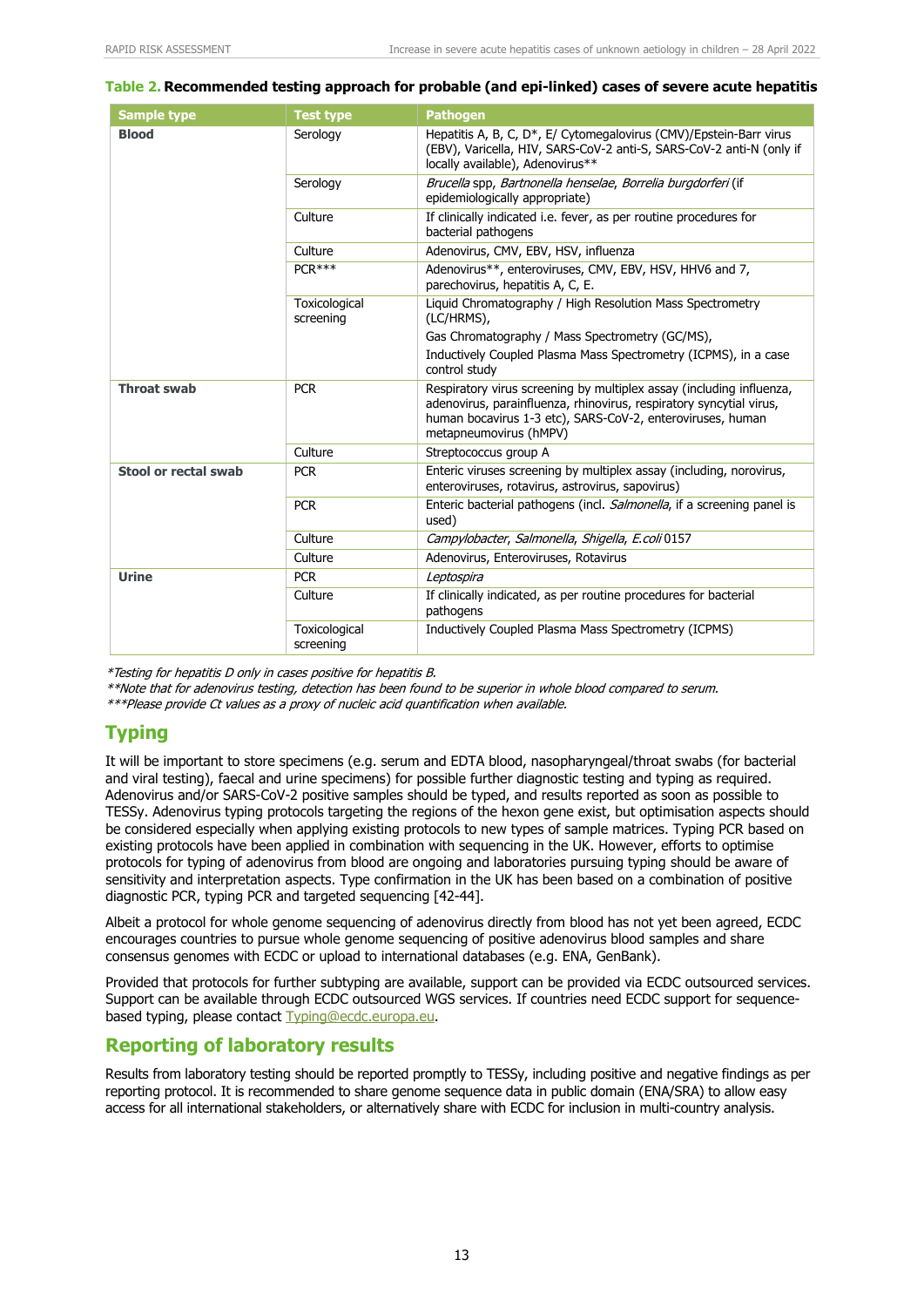## **Epidemiological awareness**

- Member States are encouraged to carry out further assessment and investigations to establish if there are relevant signals above what would normally be expected. These could include the following: review of emergency department and hospital admissions for liver disease, including transplant records. These studies can be used to determine the expected number of acute hepatitis cases with unknown aetiology and to assess if cases since 1 October 2021 exceed the expected number of admissions and/or transplants. A number of ICD 10 codes are associated with non-A-E acute hepatitis and have been used in similar studies in the UK [4].
- Review of data from any operating syndromic surveillance systems to understand if there are any signals above what would normally be expected. Options for syndromic surveillance could include the syndromes of jaundice and/or gastrointestinal symptoms.
- Review available information on adenovirus circulation (e.g. laboratory testing data) in the community, if possible by type of specimen (respiratory and faecal) and by age group, to understand if circulating levels exceed what would be expected.
- Consider carrying out retrospective and prospective wastewater surveillance for adenovirus, although standards are not well established [47].
- There are currently very limited whole genome adenovirus sequence data available in the public domain, particularly for enteric adenoviruses. Academic and clinical centres that have or can generate adenovirus whole genome sequencing data are asked to share consensus genomes to an International Nucleotide Sequence Database Collaboration such as GenBank to assist characterisation of circulating adenovirus strains internationally [4].

Member States are encouraged to share the findings of such investigations in [EpiPulse](https://epipulse.ecdc.europa.eu/ebs/#/item/details/2022-EIP-00027) (accessible to authorised users only).

### **Potential control measures**

Provided that human enteric adenovirus infection remains the more likely aetiological cause of these acute hepatitis cases, close contact with an infected person should be considered the most likely route of exposure. The faecal oral route of transmission should be considered the most likely transmission route, particularly in young children and particularly as regards HAdV 41 [48]. However, as the current evidence for the aetiology and transmission is weak, recommended measures should reflect general good hygienic practice.

Careful hand hygiene and respiratory etiquette should be implemented in day care settings which experience outbreaks of gastroenteritis. Single use gloves should be considered for staff members changing diapers, followed by careful hand hygiene. Thorough disinfection of surfaces should be undertaken.

In healthcare settings standard and contact precautions should be followed for all probable and confirmed cases and respiratory precautions should be added if cases have any respiratory symptoms. In hospitals with probable acute hepatitis cases, according to the case definition above, patient transfers or staff mobility between the different hospital units should be limited to avoid transmission. Cohorting of probable cases of acute hepatitis with other patients should also be avoided. Adenoviruses can survive on surfaces and fomites such as towels and are not easily inactivated by alcohol-based hand gels and even hand washing. Disinfection of medical equipment may require higher concentration bleach solutions (e.g. 10%) or other high level disinfection products.

## **Risk communication**

Public health authorities should engage with the public in order to:

- Enhance awareness among parents of small children about the need to look out for hepatitis-compatible symptoms (e.g. jaundice, vomiting, abdominal pain and pale stool, etc.), and inform them about the recommended course of action should they see such symptoms in their children. Information should be provided about who to contact for medical advice, as per national/local regulations. Parents should be reminded of the importance of hygiene measures such as hand washing, and respiratory etiquette which help reduce the spread of many of the viruses that are under investigation as potential causes.
- Communicate that much remains unknown about this event, including the causative agent. It is important that the public is made aware that this event concerns a very rare condition, that case finding continues, and a range of other investigations are ongoing in an effort to identify the causative agent. Even if adenovirus plays a role, this disease does not seem to have the features of a transmissible disease. As more knowledge becomes available, it may be necessary for the authorities to adapt advice about prevention and control.
- Systematically monitor social media and other outlets for unfounded rumours or misinformation circulating around possible causes of the outbreak and respond accordingly with updated information based on what is currently known.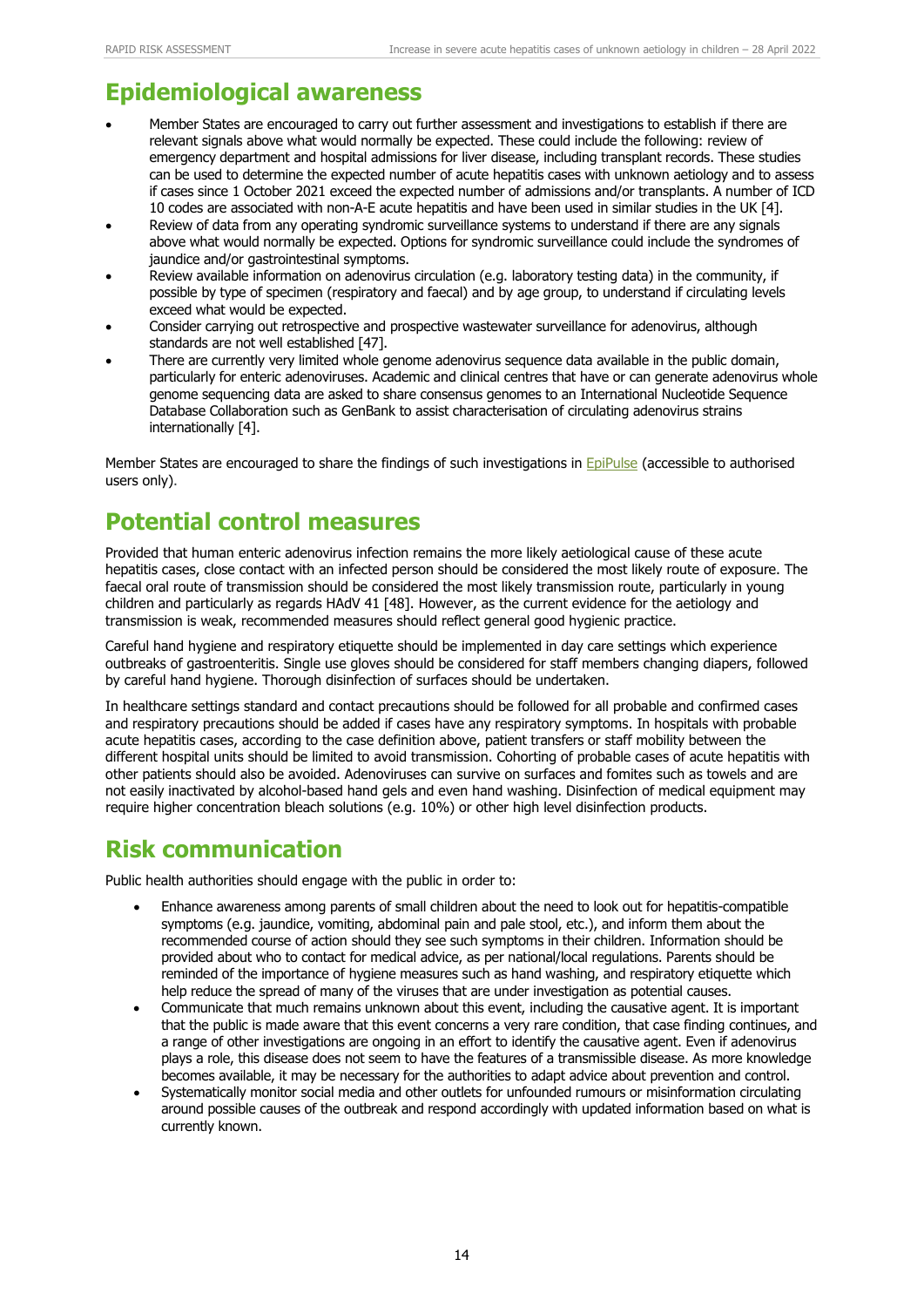# **Limitations**

The main limitation in the current risk assessment is the lack of certainty on the aetiological agent, which means that it is not possible to properly assess the risk and define appropriate control measures. Although a viral aetiology has been proposed, this has so far not been proven. In addition, there is substantial uncertainty regarding the true number of cases of acute hepatitis of unknown aetiology in children in EU/EEA countries, as well as globally, as many national surveillance systems focus on viral hepatitis of known aetiology (e.g. A, B, C) and are not designed to detect changes in incidence of acute hepatitis of unknown aetiology. The use of different case definitions has also so far made collection of systematic and comparable data challenging.

Several unknowns remain including, but not limited to, the following:

- The aetiological agent;
- The pathogenetic mechanism of disease;
- The characteristics of the most affected populations, including key demographic characteristics;
- The clinical spectrum of disease;
- Whether there are any risks or predisposing factors for infection or severe disease; and
- Transmission route(s) and the extent of transmission, if any.

This assessment is undertaken based on information known to ECDC at the time of publication.

## **Source and date of request**

ECDC internal decision, 20 April 2022.

# **Consulted experts**

**ECDC experts (in alphabetical order):** Cornelia Adlhoch, Agoritsa Baka, Eeva Broberg, Carlos Carvalho, Orlando Cenciarelli, Bruno Ciancio, Erika Duffell, Catherine Fleming, Andreas Hoefer, John Kinsman, Konstantinos Koutentakis, Nina Lagerqvist, Katrin Leitmeyer, Aikaterini Mougkou, Lina Nerlander, Daniel Palm, Natalia Rachwal, Emmanuel Robesyn, Ettore Severi, Gianfranco Spiteri, Maria Tseroni, Andrea Würz.

#### **Public health experts:**

**France**: Cécile Brouard, Julie Figoni, (Santé publique France)

**Ireland:** Suzanne Cotter, Derval Igoe (HSE-Health Protection Surveillance Centre)

**Italy:** Maria Elena Tosti, Paola Stefanelli (Istituto Superiore di Sanità)

**Norway:** Margrethe Greve-Isdahl, Emily MacDonald, Rikard Rykkvin (Norwegian Institute of Public Health)

The **Netherlands:** Roan Pijnacker (National Institute for Public Health and the Environment)

**Romania:** Odette Popovici (National Institute of Public Health Romania - National Centre for Surveillance and Control of Communicable Diseases)

**Spain:** Carmen Varela, Ana Avellón Calvo, Asuncion Díaz (National Centre of Epidemiology, Instituto de Salud Carlos III), Julia del Amo, Lucía García San Miguel (Ministry of Health)

**The United Kingdom:** Meera Chand, Sema Mandal (United Kingdom Health Security Agency), Kimberly Marsh (Public Health Scotland)

#### **WHO Office for Europe:** Richard Pebody

All experts have submitted declarations of interest, and a review of these declarations did not reveal any conflict of interest.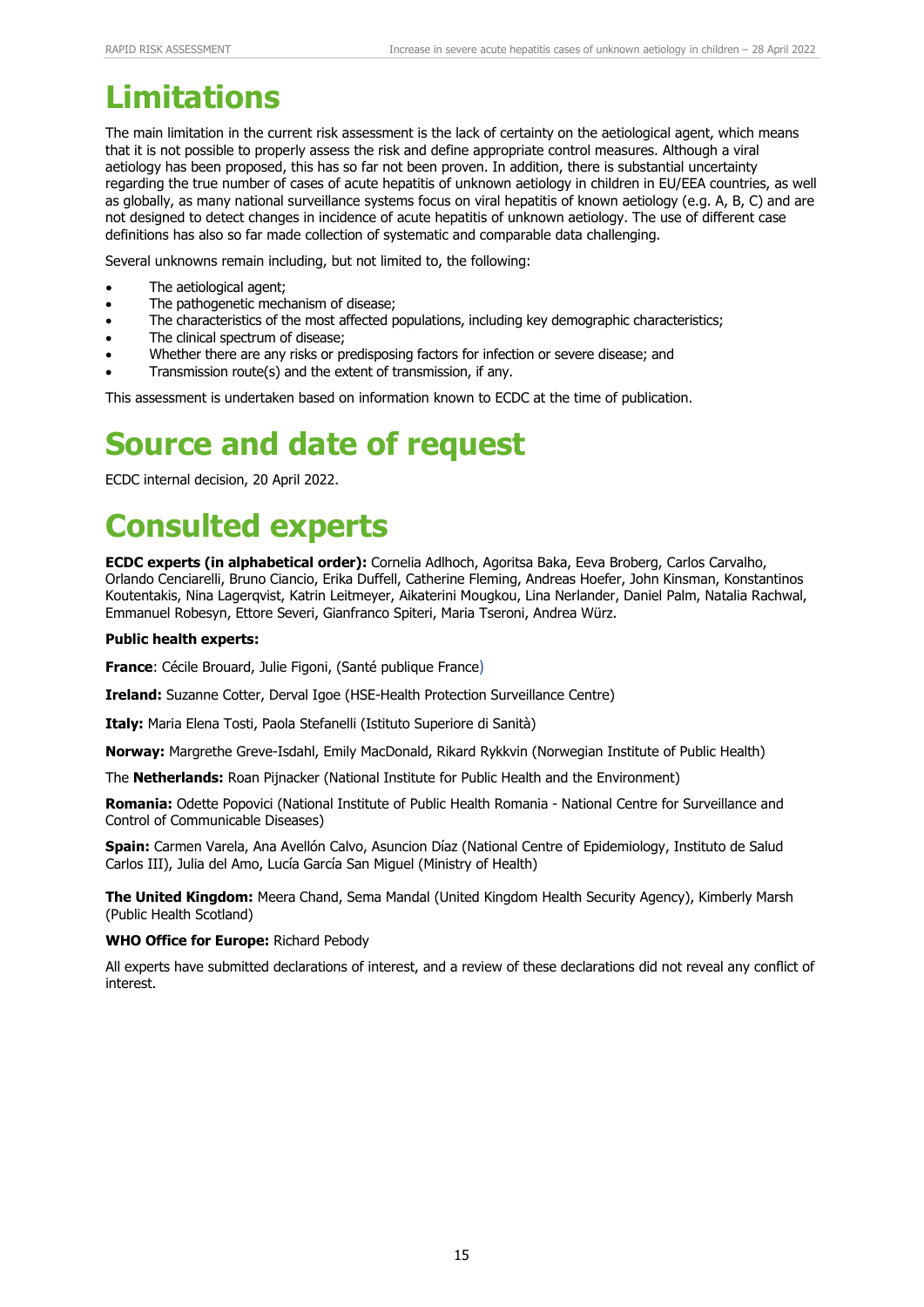## **Disclaimer**

ECDC issues this risk assessment document based on an internal decision and in accordance with Article 10 of Decision No 1082/13/EC and Article 7(1) of Regulation (EC) No 851/2004 establishing a European centre for disease prevention and control (ECDC). In the framework of ECDC's mandate, the specific purpose of an ECDC risk assessment is to present different options on a certain matter. The responsibility on the choice of which option to pursue and which actions to take, including the adoption of mandatory rules or guidelines, lies exclusively with the EU/EEA Member States. In its activities, ECDC strives to ensure its independence, high scientific quality, transparency and efficiency.

This report was written with the coordination and assistance of an Internal Response Team at the European Centre for Disease Prevention and Control. All data published in this risk assessment are correct to the best of our knowledge at the time of publication. Maps and figures published do not represent a statement on the part of ECDC or its partners on the legal or border status of the countries and territories shown.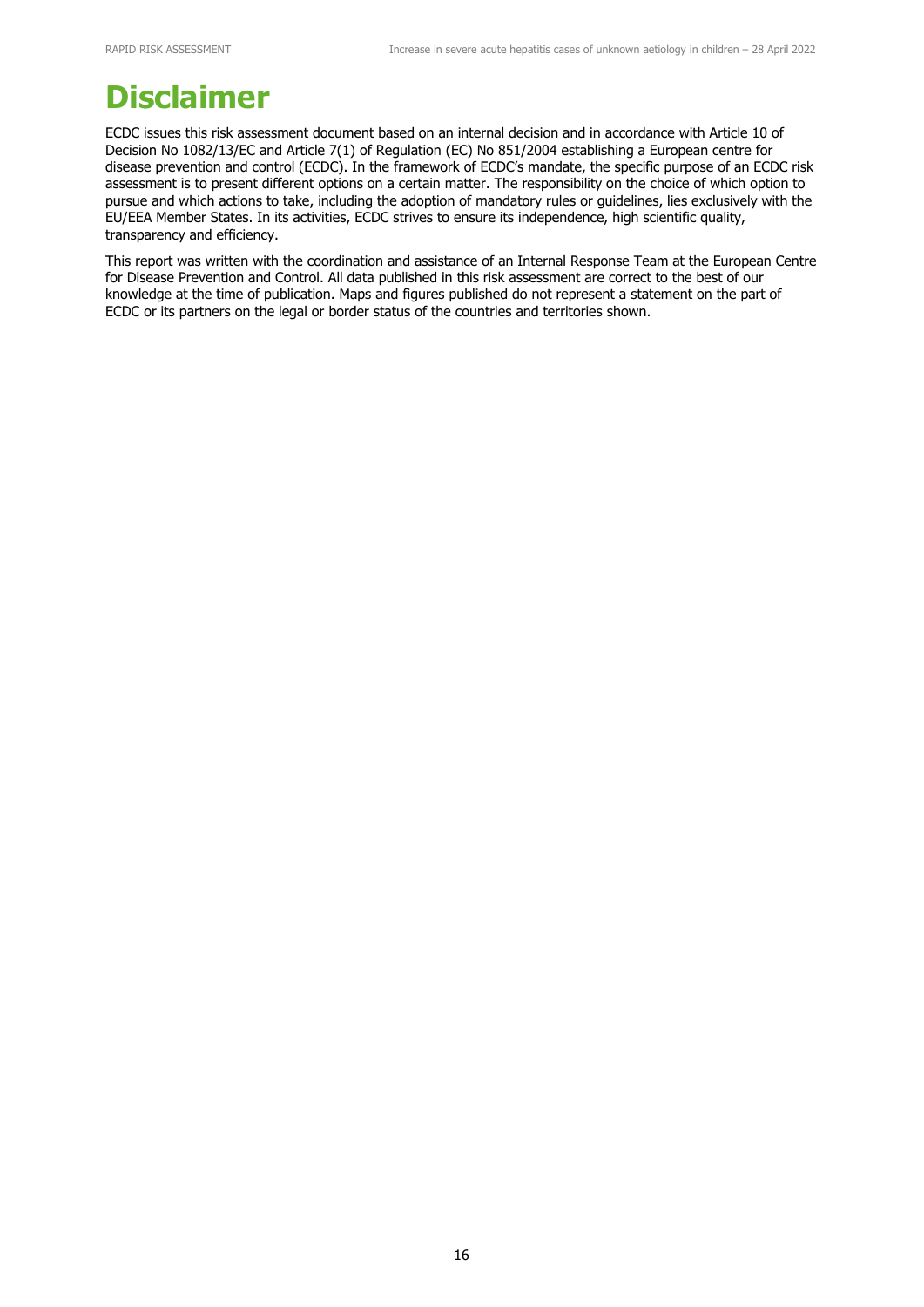## **References**

- 1. UK Health Security Agency. Increase in hepatitis (liver inflammation) cases in children under investigation. London: UKHSA; 2022. Available at: [https://www.gov.uk/government/news/increase-in-hepatitis-liver](https://www.gov.uk/government/news/increase-in-hepatitis-liver-inflammation-cases-in-children-under-investigation)[inflammation-cases-in-children-under-investigation](https://www.gov.uk/government/news/increase-in-hepatitis-liver-inflammation-cases-in-children-under-investigation)
- 2. World Health Organization (WHO). Acute hepatitis of unknown aetiology the United Kingdom of Great Britain and Northern Ireland. Geneva: WHO; 2022. Available at: [https://www.who.int/emergencies/disease](https://www.who.int/emergencies/disease-outbreak-news/item/acute-hepatitis-of-unknown-aetiology---the-united-kingdom-of-great-britain-and-northern-ireland)[outbreak-news/item/acute-hepatitis-of-unknown-aetiology---the-united-kingdom-of-great-britain-and](https://www.who.int/emergencies/disease-outbreak-news/item/acute-hepatitis-of-unknown-aetiology---the-united-kingdom-of-great-britain-and-northern-ireland)[northern-ireland](https://www.who.int/emergencies/disease-outbreak-news/item/acute-hepatitis-of-unknown-aetiology---the-united-kingdom-of-great-britain-and-northern-ireland)
- 3. Marsh K, Tayler R, Pollock L, Roy K, Lakha F, Ho A, et al. Investigation into cases of hepatitis of unknown aetiology among young children, Scotland, 1 January 2022 to 12 April 2022. Euro Surveill. 2022;27(15):2200318. Available at: [https://www.eurosurveillance.org/content/10.2807/1560-](https://www.eurosurveillance.org/content/10.2807/1560-7917.ES.2022.27.15.2200318) [7917.ES.2022.27.15.2200318](https://www.eurosurveillance.org/content/10.2807/1560-7917.ES.2022.27.15.2200318)
- 4. UK Health Security Agency. Investigation into acute hepatitis of unknown aetiology in children in England. London: UKHSA; 2022. Available at: [https://www.gov.uk/government/publications/acute-hepatitis-technical](https://www.gov.uk/government/publications/acute-hepatitis-technical-briefing)[briefing](https://www.gov.uk/government/publications/acute-hepatitis-technical-briefing)
- 5. Alabama's Health. Investigations of nine young children with adenovirus are underway. Montgomery: AH; 2022. Available at:<https://www.alabamapublichealth.gov/blog/2022/04/nr15.html>
- 6. Centers for Disease Control and Prevention (CDC). CDC Alerts Providers to Hepatitis Cases of Unknown Origin. Atlanta: CDC; 2022. Available at: [https://www.cdc.gov/media/releases/2022/s0421-hepatitis](https://www.cdc.gov/media/releases/2022/s0421-hepatitis-alert.html)[alert.html](https://www.cdc.gov/media/releases/2022/s0421-hepatitis-alert.html)
- 7. Illinois Department of Public Health (IDPH). IDPH Issues Warning About Three Potential Cases of Severe Hepatitis in Children in Illinois. Springfield: IDPH; 2022. Available at: [https://dph.illinois.gov/resource](https://dph.illinois.gov/resource-center/news/2022/april/idph-issues-warning-about-three-potential-cases-of-severe-hepati.html)[center/news/2022/april/idph-issues-warning-about-three-potential-cases-of-severe-hepati.html](https://dph.illinois.gov/resource-center/news/2022/april/idph-issues-warning-about-three-potential-cases-of-severe-hepati.html)
- 8. Israeli Ministry of Health (MoH). The Ministry of Health Informed of 12 Cases of Children with Acute Hepatitis without Clear Background. 2022. Available at: <https://www.gov.il/en/departments/news/19042022-01>
- 9. The Japan Times. A possible case of a mysterious form of child hepatitis has been found for the first time in Japan, the country's health ministry has said. Twitter. 25 April 2022. Available at: <https://twitter.com/japantimes/status/1518572989331259395>
- 10. UK Health Security Agency. Increase in acute hepatitis cases of unknown aetiology in children. London: UKHSA; 2022. Available at: [https://www.gov.uk/government/publications/hepatitis-increase-in-acute-cases](https://www.gov.uk/government/publications/hepatitis-increase-in-acute-cases-of-unknown-aetiology-in-children/increase-in-acute-hepatitis-cases-of-unknown-aetiology-in-children)[of-unknown-aetiology-in-children/increase-in-acute-hepatitis-cases-of-unknown-aetiology-in-children](https://www.gov.uk/government/publications/hepatitis-increase-in-acute-cases-of-unknown-aetiology-in-children/increase-in-acute-hepatitis-cases-of-unknown-aetiology-in-children)
- 11. UK Health Security Agency. Weekly national Influenza and COVID-19 surveillance report Week 15 report (up to week 14 data) 14 April 2022. London: UKHSA; 2022. Available at: [https://assets.publishing.service.gov.uk/government/uploads/system/uploads/attachment\\_data/file/106929](https://assets.publishing.service.gov.uk/government/uploads/system/uploads/attachment_data/file/1069290/Weekly_Flu_and_COVID-19_report_w15_v2.pdf) [0/Weekly\\_Flu\\_and\\_COVID-19\\_report\\_w15\\_v2.pdf](https://assets.publishing.service.gov.uk/government/uploads/system/uploads/attachment_data/file/1069290/Weekly_Flu_and_COVID-19_report_w15_v2.pdf)
- 12. Robert Koch Institut (RKI). SURVSTAT@RKI 2.0. 2022. Available at: <https://survstat.rki.de/Content/Query/Create.aspx>
- 13. Schaefer TJ, John S. Acute hepatitis. Internet: StatPearls Publishing; 2021. Available at: <https://www.ncbi.nlm.nih.gov/books/NBK551570/>
- 14. Chugh A, Maximos M, Perlman M, Gonzalez-Peralta RP. Viral Hepatitis in Children: A Through E. Pediatric Annals. 2016;45(12):e420-e6. Available at: [https://journals.healio.com/doi/abs/10.3928/19382359-](https://journals.healio.com/doi/abs/10.3928/19382359-20161114-01) [20161114-01](https://journals.healio.com/doi/abs/10.3928/19382359-20161114-01)
- 15. Ryder S, Beckingham I. Acute hepatitis. BMJ. 2001;322(7279):151-3. Available at: <https://www.bmj.com/content/322/7279/151.long>
- 16. Patel KR, Bertuch A, Sasa GS, Himes RW, Wu H. Features of hepatitis in hepatitis-associated aplastic anemia: clinical and histopathologic study. Journal of Pediatric Gastroenterology and Nutrition. 2017;64(1):e7-e12. Available at: [https://journals.lww.com/jpgn/Fulltext/2017/01000/Features\\_of\\_Hepatitis\\_in\\_Hepatitis\\_associated.25.aspx](https://journals.lww.com/jpgn/Fulltext/2017/01000/Features_of_Hepatitis_in_Hepatitis_associated.25.aspx)
- 17. Lu B, Zhang S, Narkewicz M, Belle S, Squires R, Sokol R. Evaluation of the liver injury unit scoring system to predict survival in a multinational study of pediatric acute liver failure. J Pediatr. 2013;162(5):1010-6. Available at:<https://www.sciencedirect.com/science/article/abs/pii/S0022347612013157>
- 18. Lynch III JP, Kajon AE. Adenovirus: epidemiology, global spread of novel serotypes, and advances in treatment and prevention. Semin Respir Crit Care Med. 2016;37(04):586-602. Available at: <https://www.thieme-connect.com/products/ejournals/html/10.1055/s-0036-1584923>
- 19. Lee J, Bilonick RA, Romanowski EG, Kowalski RP. Seasonal variation in human adenovirus conjunctivitis: A 30-year observational study. Ophthalmic Epidemiology. 2018;25(5-6):451-6. Available at: <https://www.tandfonline.com/doi/full/10.1080/09286586.2018.1509096>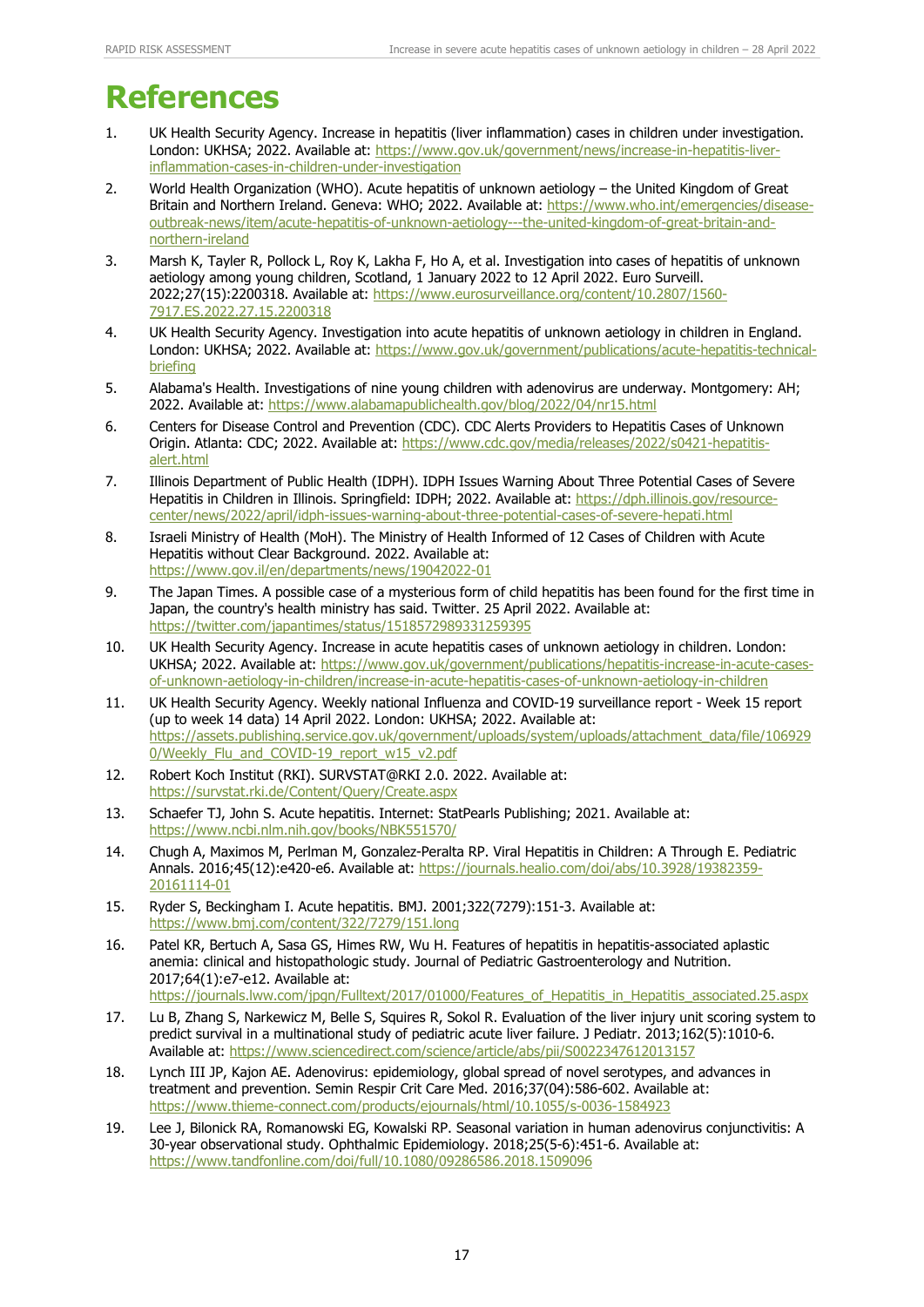- 20. Pscheidt VM, Gregianini TS, Martins LG, Veiga ABGd. Epidemiology of human adenovirus associated with respiratory infection in southern Brazil. Reviews in Medical Virology. 2021;31(4):e2189. Available at: <https://onlinelibrary.wiley.com/doi/abs/10.1002/rmv.2189>
- 21. Li YT, Liang Y, Ling YS, Duan MQ, Pan L, Chen ZG. The spectrum of viral pathogens in children with severe acute lower respiratory tract infection: a 3‐year prospective study in the pediatric intensive care unit. Journal of Medical Virology. 2019;91(9):1633-42. Available at: <https://onlinelibrary.wiley.com/doi/abs/10.1002/jmv.25502>
- 22. State of New Jersey Department of Health. Total of 28 adenovirus cases at Wanaque Center for Nursing and Rehabilitation. Trenton: NJHealth; 2018. Available at: <https://nj.gov/health/news/2018/approved/20181101b.shtml>
- 23. Adlhoch C, Schöneberg I, Fell G, Brandau D, Benzler J. Increasing case numbers of adenovirus conjunctivitis in Germany, 2010. Eurosurveillance. 2010;15(45):19707. Available at: <https://www.eurosurveillance.org/content/10.2807/ese.15.45.19707-en>
- 24. Kujawski SA, Lu X, Schneider E, Blythe D, Boktor S, Farrehi J, et al. Outbreaks of adenovirus-associated respiratory illness on 5 college campuses in the United States, 2018–2019. Clinical Infectious Diseases. 2021;72(11):1992-9. Available at:<https://academic.oup.com/cid/article-abstract/72/11/1992/5823941>
- 25. Guo Z, Tong L, Xu S, Li B, Wang Z, Liu Y. Epidemiological analysis of an outbreak of an adenovirus type 7 infection in a boot camp in China. PloS one. 2020;15(6):e0232948. Available at: <https://journals.plos.org/plosone/article?id=10.1371/journal.pone.0232948>
- 26. Papapetropoulou M, Vantarakis A. Detection of adenovirus outbreak at a municipal swimming pool by nested PCR amplification. Journal of Infection. 1998;36(1):101-3. Available at: <https://www.sciencedirect.com/science/article/pii/S0163445398934144>
- 27. Sammons JS, Graf EH, Townsend S, Hoegg CL, Smathers SA, Coffin SE, et al. Outbreak of adenovirus in a neonatal intensive care unit: critical importance of equipment cleaning during inpatient ophthalmologic examinations. Ophthalmology. 2019;126(1):137-43. Available at: <https://www.sciencedirect.com/science/article/pii/S0161642018310753>
- 28. Taylor JW, Chandler J, Cooney M. Conjunctivitis due to adenovirus type 19. Journal of Clinical Microbiology. 1978;8(2):209-13. Available at:<https://journals.asm.org/doi/abs/10.1128/jcm.8.2.209-213.1978>
- 29. Kimberlin D, Brady M, Jackson M. Red Book (2018): Report of the Committee on Infectious Diseases, 31st Edition. American Academy of Pediatrics; 2018. Available at: <https://publications.aap.org/aapbooks/book/546/Red-Book-2018-Report-of-the-Committee-on>
- 30. Bradshaw C, Denham I, Fairley CK. Characteristics of adenovirus associated urethritis. Sexually Transmitted Infections. 2002;78(6):445-7. Available at:<https://sti.bmj.com/content/78/6/445.abstract>
- 31. Onda Y, Kanda J, Sakamoto S, Okada M, Anzai N, Umadome H, et al. Detection of adenovirus hepatitis and acute liver failure in allogeneic hematopoietic stem cell transplant patients. Transplant Infectious Disease. 2021;23(2):e13496. Available at:<https://onlinelibrary.wiley.com/doi/abs/10.1111/tid.13496>
- 32. Ronan B, Agrwal N, Carey E, De Petris G, Kusne S, Seville M, et al. Fulminant hepatitis due to human adenovirus. Infection. 2014;42(1):105-11. Available at: [https://link.springer.com/article/10.1007/s15010-](https://link.springer.com/article/10.1007/s15010-013-0527-7) [013-0527-7](https://link.springer.com/article/10.1007/s15010-013-0527-7)
- 33. Wang WH, Wang HL. Fulminant adenovirus hepatitis following bone marrow transplantation: a case report and brief review of the literature. Archives of Pathology & Laboratory Medicine. 2003;127(5):e246-e8. Available at:<https://meridian.allenpress.com/aplm/article-abstract/127/5/e246/61422>
- 34. Peled N, Nakar C, Huberman H, Scherf E, Samra Z, Finkelstein Y, et al. Adenovirus infection in hospitalized immunocompetent children. Clinical Pediatrics. 2004;43(3):223-9. Available at: <https://journals.sagepub.com/doi/abs/10.1177/000992280404300303>
- 35. Matoq A, Salahuddin A. Acute hepatitis and pancytopenia in healthy infant with adenovirus. Case Reports in Pediatrics. 2016;2016:id8648190. Available at:<https://www.hindawi.com/journals/cripe/2016/8648190/>
- 36. Canan O, Ozçay F, Bilezikçi B. Adenovirus infection as possible cause of acute liver failure in a healthy child: a case report. The Turkish Journal of Gastroenterology. 2008;19(4):281-3. Available at: <https://europepmc.org/article/med/19119490>
- 37. Flomenberg P, Babbitt J, Drobyski WR, Ash RC, Carrigan DR, Sedmak GV, et al. Increasing incidence of adenovirus disease in bone marrow transplant recipients. Journal of Infectious Diseases. 1994;169(4):775- 81. Available at:<https://academic.oup.com/jid/article-abstract/169/4/775/825854>
- 38. Parizhskaya M, Walpusk J, Mazariegos G, Jaffe R. Enteric adenovirus infection in pediatric small bowel transplant recipients. Pediatric and Developmental Pathology. 2001;4(2):122-8. Available at: <https://journals.sagepub.com/doi/abs/10.1007/s100240010132>
- 39. Florescu DF, Schaenman JM, Practice AIDCo. Adenovirus in solid organ transplant recipients: Guidelines from the American Society of Transplantation Infectious Diseases Community of Practice. Clinical Transplantation. 2019;33(9):e13527. Available at: <https://onlinelibrary.wiley.com/doi/abs/10.1111/ctr.13527>